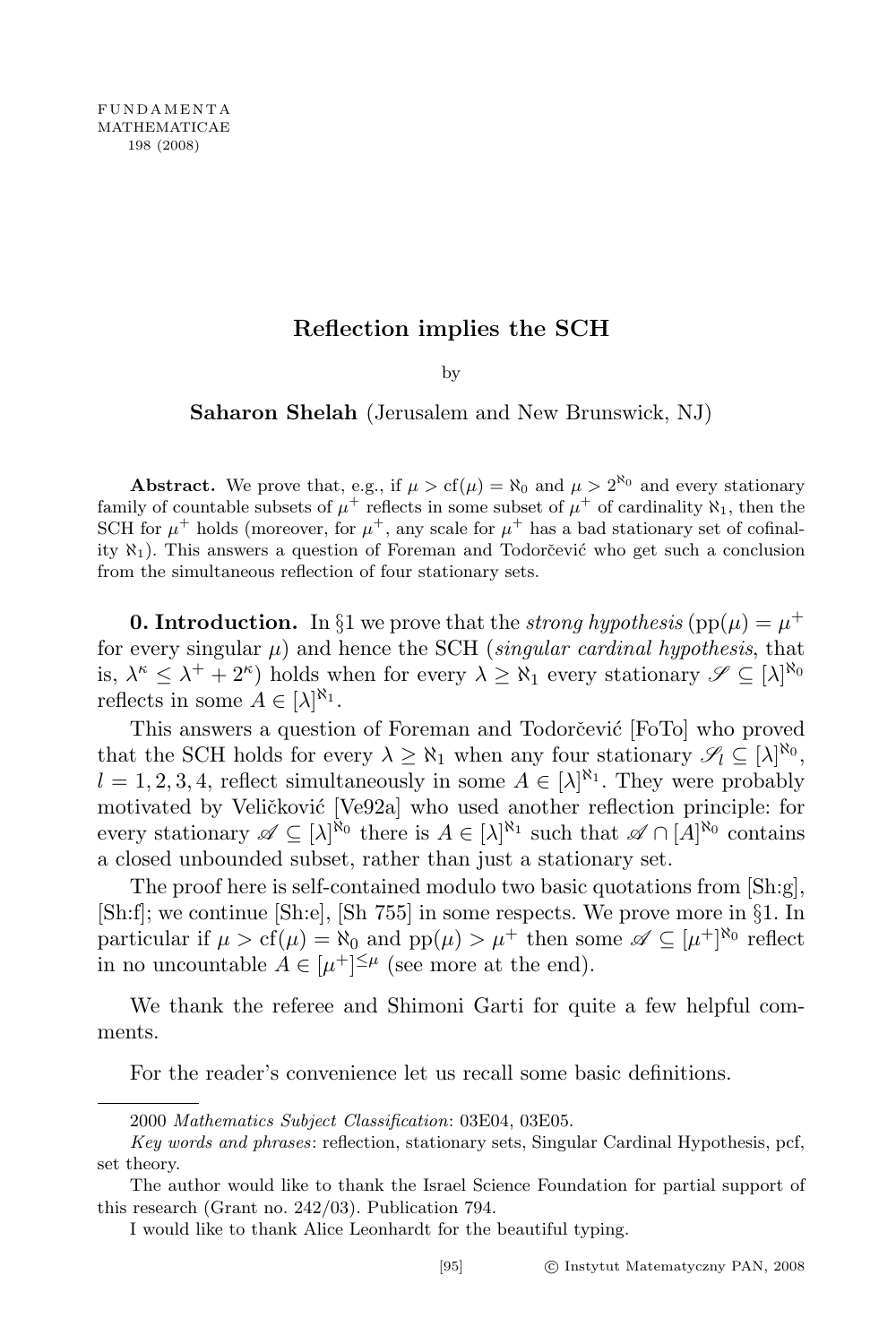0.1. DEFINITION. Assume  $\theta$  is regular uncountable (if  $\theta = \sigma^+$ ,  $[B]^{<\sigma}$  =  $[B]^{\leq \theta}$ , we can use  $[B]^{\leq \theta}$ ; the main case is  $B = \lambda$ ).

- (a)  $\mathscr{A} \subseteq [B]^{<\theta}$  is *closed in*  $[B]^{<\theta}$  if for every  $\{x_\beta : \beta < \alpha\} \subseteq \mathscr{A}$  where  $0 < \alpha < \theta$  and  $\beta_1 < \beta_2 < \alpha \Rightarrow x_{\beta_1} \subseteq x_{\beta_2}$ , we have  $\bigcup_{\beta < \alpha} x_{\beta} \in \mathscr{A}$ .
- (b)  $\mathscr A$  is unbounded in  $[B]^{<\theta}$  if for any  $y \in [B]^{<\theta}$  we can find  $x \in \mathscr A$ such that  $x \supseteq y$ .
- (c)  $\mathscr A$  is a *club in*  $[B]^{<\theta}$  if  $\mathscr A \subseteq [B]^{<\theta}$  and  $(a)+(b)$  hold for  $\mathscr A$ .
- (d)  $\mathscr A$  is stationary in  $[B]^{<\theta}$ , or is a stationary subset of  $[B]^{<\theta}$ , if  $\mathscr A \subseteq$  $[B]^{<\theta}$  and  $\mathscr{A} \cap \mathscr{C} \neq \emptyset$  for every club  $\mathscr{C}$  of  $[B]^{<\theta}$ .
- (e) Similarly for  $[B]^{\leq \theta}$  or  $[B]^{\theta}$  or consider  $\mathscr{S} \subseteq [B]^{\leq \theta}$  as a subset of  $[B]^{<\theta^+}.$

0.2. REMARK. If  $B = \theta$  then  $\mathscr{A} \subseteq [B]^{< \theta}$  is stationary iff  $\mathscr{A} \cap \theta$  is a stationary subset of  $\theta$ .

0.3. DEFINITION. Let  $\mathscr{A} \subseteq [B_1]^{<\theta}$  and  $B_2 \in [B_1]^{\mu}$ . We say that  $\mathscr{A}$ reflects in  $B_2$  when  $\mathscr{A} \cap [B_2]^{<\theta}$  is a stationary subset of  $[B_2]^{<\theta}$ .

0.4. DEFINITION. Let  $\kappa$  be a regular uncountable cardinal, and assume  $\mathscr A$  is a stationary subset of  $[B]^{<\kappa}$ . We define  $\diamondsuit_{\mathscr A}$  (i.e., the diamond principle for  $\mathscr A$  to be the following assertion: there exists a sequence  $\langle u_a : a \in \mathscr A \rangle$ such that  $u_a \subseteq a$  for any  $a \in \mathcal{A}$ , and for every  $B' \subseteq B$  the set  $\{a \in \mathcal{A}$ :  $B' \cap a = u_a$  is stationary in  $[B']^{<\kappa}$ .

0.5. NOTATION.

- (1) For regular  $\lambda > \kappa$  let  $S_{\kappa}^{\lambda} = {\delta < \lambda : cf(\delta) = \kappa}.$
- (2)  $\mathcal{H}(\lambda)$  is the set of x with transitive closure of cardinality  $\langle \lambda \rangle$ .
- (3) < $\chi^*$  denotes any well ordering of  $\mathscr{H}(\lambda)$ .

Let us recall the definition of the next ideal (see [Sh:E12]):

0.6. DEFINITION. For  $S \subseteq \lambda$  we say that  $S \in I[\lambda]$  if there is a club E in  $\lambda$  and a sequence  $\langle C_\alpha : \alpha < \lambda \rangle$  such that:

- (i)  $C_{\alpha} \subseteq \alpha$  for every  $\alpha < \lambda$ ,
- (ii) otp $(C_\alpha) < \alpha$ ,
- (iii)  $\beta \in C_{\alpha} \Rightarrow C_{\beta} = \beta \cap C_{\alpha}$ ,
- (iv)  $\alpha \in E \cap S \Rightarrow \alpha = \sup(C_{\alpha}).$
- 0.7. Claim (by [Sh 420] or see [Sh:E12]).
- (1) If  $\kappa, \lambda$  are regular and  $\lambda > \kappa^+$ , then there is a stationary  $S \subseteq S_{\kappa}^{\lambda}$ such that  $S \in I[\lambda]$ .
- (2) In 0.6 we can add  $\alpha \in E \cap S \Rightarrow \text{otp}(C_{\alpha}) = \text{cf}(\alpha)$ .

0.8. DEFINITION/OBSERVATION. Let  $\mathscr{A} \subseteq [\lambda]^\theta$  be stationary and  $\lambda \geq$  $\sigma > \theta$  and suppose  $\sigma$  has uncountable cofinality. Set  $\text{pri}_{\sigma}(\mathscr{A}) := \{ \text{sup}(a \cap \sigma) :$  $a \in \mathscr{A}$ . It is a stationary subset of  $\sigma$ ; if  $\sigma = \lambda$  we may omit it in notation.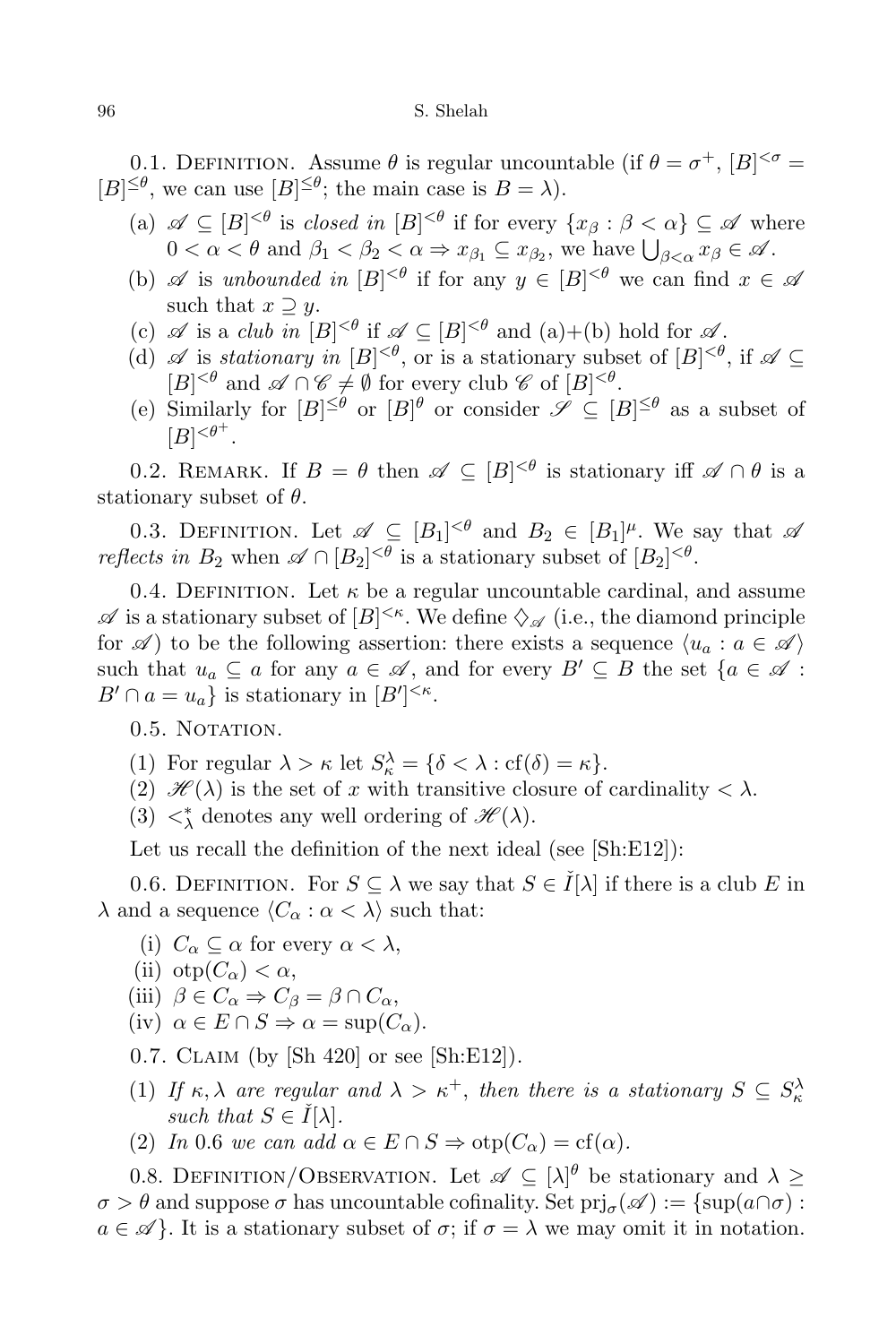0.9. DEFINITION. Let I be a set of ordinals and  $f_i$  be a function with domain  $\aleph_0$  to the ordinals, for every  $i \in I$ . We say that the sequence  $\bar{f}$  =  $\langle f_i : i \in I \rangle$  is free if we can find a sequence  $\bar{n} = \langle n_i : i \in I \rangle$  of natural numbers such that  $(i, j \in I \land i < j \land n_i, n_j \leq n < \omega) \Rightarrow f_i(n) < f_j(n)$ . We say that  $\bar{f}$  is  $\mu$ -free when for every  $J \in [I]^{\leq \mu}$  the sequence  $\bar{f} \restriction J$  is free.

0.10. REMARK. If we consider " $\langle f_\alpha : \alpha \in S \rangle$  for some stationary  $S \subseteq \theta$ " when  $\theta = \text{cf}(\theta) > \aleph_0$ , then we can assume (without loss of generality) that  $n_i = n(*)$  for every  $i \in S$ , as we can decrease S.

## 1. Reflection in  $[\mu^+]^{\aleph_0}$  and the strong hypothesis

1.1. THE MAIN CLAIM. Assume

- (A)  $\lambda = \mu^+$  and  $\mu > cf(\mu) = \aleph_0$  and  $\aleph_2 \leq \mu_* \leq \lambda$  (e.g.,  $\mu_* = \aleph_2$ , which *implies that below always*  $\theta = \aleph_1$ .
- (B)  $\lambda = \langle \lambda_n : n < \omega \rangle$  is an increasing sequence of regular cardinals  $> \aleph_1$ with limit  $\mu$  and  $\lambda = \text{tcf}(\prod_{n<\omega} \lambda_n, \leq_{J^{\text{bd}}_{\omega}}).$
- (C)  $\bar{f} = \langle f_{\alpha} : \alpha < \lambda \rangle$  is  $\langle f_{\omega}^{\text{bd}} \rangle$ -increasing cofinal in  $(\prod_{n \leq \omega} \lambda_n, \langle f_{\omega}^{\text{bd}} \rangle)$ .
- (D) The sequence  $\bar{f}$  is  $\mu_*$ -free or at least for every cardinal  $\theta$  for which  $\aleph_1 \leq \theta = \text{cf}(\theta) < \mu_*$  the following is satisfied: if  $\theta \leq \sigma < \mu_*$  and  $\mathscr{A} \subseteq [\sigma]^{\aleph_0}$  is stationary (recall 0.2), and  $\langle \delta_i : i < \theta \rangle$  is an increasing continuous sequence of ordinals  $\langle \lambda \rangle$ , then for some stationary subfamily  $\mathscr{A}_1$  of  $\mathscr{A}$  ( $\mathscr{A}_1$  is stationary in  $[\sigma]^{\aleph_0}$  of course), if we let  $R_1 = \text{prj}_{\theta}(\mathscr{A}_1)$  (see 0.8), then  $\langle f_{\delta_i} : i \in R_1 \rangle$  is free (see 0.9). By 0.10 we can assume that  $i \in R_1 \Rightarrow n_i = n(*)$  so  $\langle f_{\delta_i}(n) : i \in R_1 \rangle$  is strictly increasing for every  $n \in [n(*), \omega)$ .

Then some stationary  $\mathscr{A} \subseteq [\lambda]^{\aleph_0}$  does not reflect in any  $A \in [\lambda]^{\aleph_1}$  or even in any uncountable  $A \in [\lambda]^{<\mu_*}$  (see Definition 0.3).

1.2. REMARK. (0) From the main claim the result on SCH should be clear from pcf theory (by translating between the pp, cov and cardinal arithmetic) but we shall give details (i.e. quotes).

(1) Clause (D) from Claim 1.1 is related to "the good set of  $\bar{f}$ , gd $(\bar{f})$ , contains  $S^{\lambda}_{\theta}$  modulo the club filter". But (D) is stronger.

Note that  $\text{gd}(f) = \{\delta < \lambda : \aleph_0 < \text{cf}(\delta) < \mu \text{ and for some increasing }\}$ sequence  $\langle \alpha_i : i < \text{cf}(\delta) \rangle$  of ordinals with limit  $\delta$  and a sequence  $\bar{n} = \langle n_i :$  $i < \text{cf}(\delta)$  of natural numbers we have  $(i < j < \text{cf}(\delta) \land n_i \leq n < \omega \land n_j \leq n$  $\langle \alpha \rangle \Rightarrow f_{\alpha_i}(n) \leq f_{\alpha_j}(n) \}$  (so  $\langle \bigcup \{ f_{\alpha_i}(n) : i < \text{cf}(\delta) \text{ and } n \geq n_i \} : n < \omega \rangle$  is  $a <_{J_{\omega}^{\text{bd}}}$ -eub of  $\bar{f}(\delta)$ .

If we use another ideal,  $J$  say, on  $\delta < \mu$ , then  $n_i$  is replaced by  $s_i \in J$ .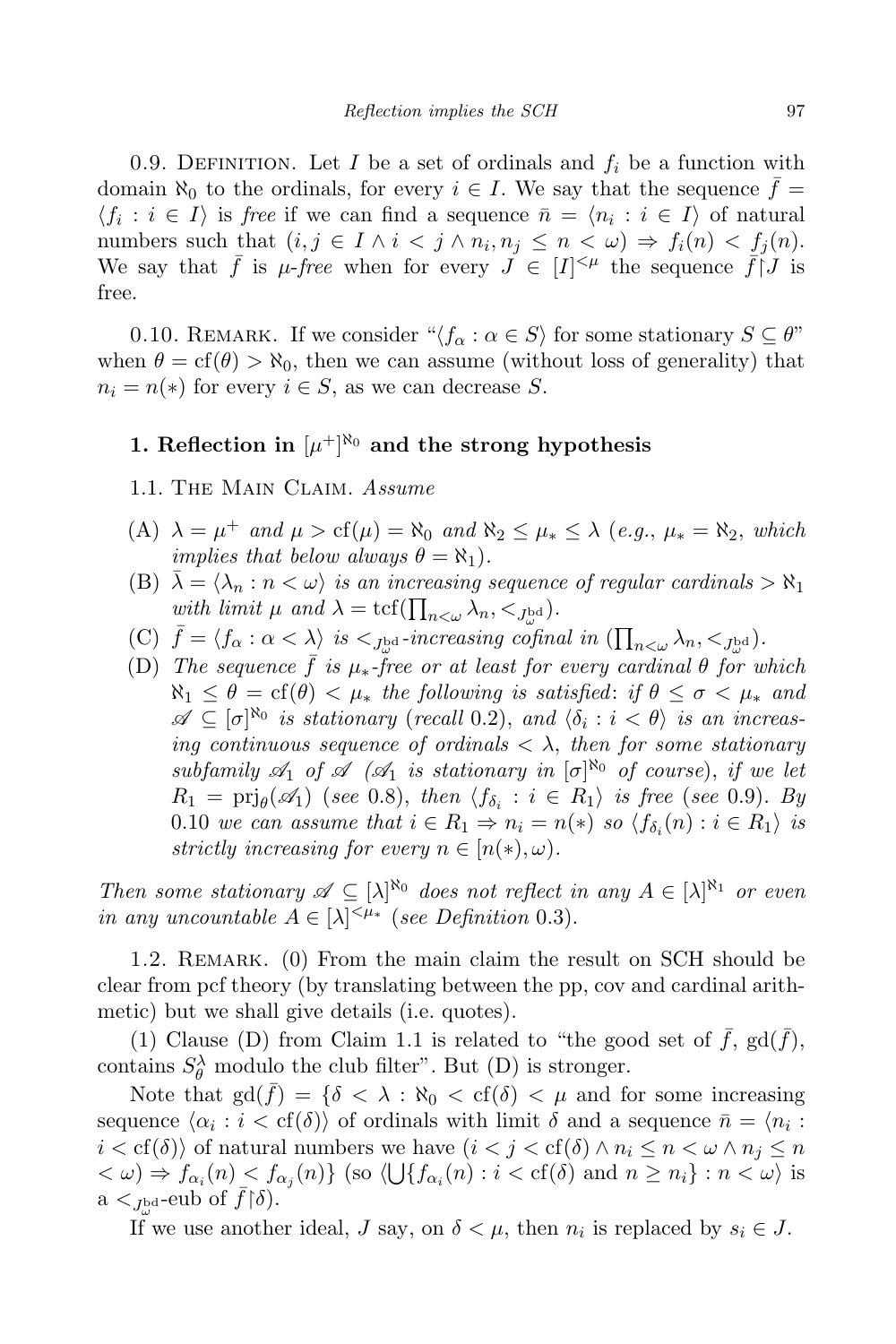(2) Recall that by using the silly square ([Sh:g, II, 1.5A, p. 51]), if  $cf(\mu)$  $\leq \theta < \mu$ , *J* is an ideal on  $\theta$  (e.g.  $\theta = \aleph_0$ ,  $J = J_{\omega}^{\text{bd}}$ ) and  $\text{pp}_J(\mu) > \lambda =$  $\text{cf}(\lambda) > \mu$ , then we can find a sequence  $\langle \lambda_i : i < \theta \rangle$  of regulars  $\langle \mu \rangle$  such that  $\mu = \lim_{J} \langle \lambda_i : i < \theta \rangle$  and tcf  $(\prod_{i < \theta} \lambda_i, <_J) = \lambda$ , and some  $\bar{f} = \langle f_{\alpha} : \alpha < \lambda \rangle$ exemplifying it satisfies  $\text{gd}(\bar{f}) = \{\delta < \lambda : \theta < \text{cf}(\delta) < \mu\}$ ; moreover  $\bar{f}$ is  $\mu^+$ -free, which here means that for every  $u \subseteq \lambda$  of cardinality  $\leq \mu$  we can find  $\langle s_\alpha : \alpha \in u \rangle$  such that  $s_\alpha \in J$ , and for  $\alpha < \beta$  from u we have  $\varepsilon \in \theta \setminus (s_\alpha \cup s_\beta) \Rightarrow f_\alpha(\varepsilon) < f_\beta(\varepsilon)$ . This is stronger than the demand in clause (D).

(3) Also recall that if  $\kappa$  is supercompact,  $\mu > \kappa > \theta = \text{cf}(\mu)$  and  $\langle \lambda_i :$  $i < \theta$  is an increasing sequence of regulars with limit  $\mu$ , and  $\langle f_{\alpha} : \alpha < \lambda \rangle$ exemplifies  $\lambda = \mu^+ = \text{tcf}(\prod_{i < \theta} \lambda_i, \langle_{J_{\theta}^{\text{bd}}}\rangle)$ , then for unboundedly many  $\kappa' \in$  $\kappa \cap \text{Reg } \setminus \theta^+$  the set  $S^{\lambda}_{\kappa'} \setminus \text{gd}(\bar{f})$  is stationary. This is preserved by e.g.  $\text{Levy}(\aleph_1, <\kappa).$ 

(4) For part of the proof (mainly Subclaim 1.5) we can weaken clause (D) of the assumption, e.g. at the end demand " $\Rightarrow f_{\delta_i}(n) \neq f_{\delta_j}(n)$ " only. The weakest version of clause  $(D)$  which suffices there is: for any club  $C$  of  $\theta$  the set  $\bigcup{\text{Rang}(f_{\alpha}) : \alpha \in C}$  has cardinality  $\theta$ .

Before proving 1.1 we draw some conclusions.

- 1.3. Conclusion.
- (1) Assume  $\mu > 2^{\aleph_0}$ . Then  $\mu^{\aleph_0} = \mu^+$  provided that
	- $(A)<sub>\mu</sub> \mu > cf(\mu) = \aleph_0$ ,  $(B)_{\mu}$  every stationary  $\mathscr{A} \subseteq [\mu^+]^{\aleph_0}$  reflects in some  $A \in [\mu^+]^{\aleph_1}$ .
- (2) Assume  $\mu \geq \mu_* \geq \aleph_2$ . We can replace  $(B)_\mu$  by
	- $(B)_{\mu,\mu_*}$  every stationary  $\mathscr{A} \subseteq [\mu^+]^{\aleph_0}$  reflects in some uncountable  $A \in [\mu^+]^{<\mu_*}.$

*Proof.* (1) Clearly if  $\aleph_1 \leq \mu' \leq \mu$  then  $(B)_{\mu'}$  holds. Now if  $\mu$  is a counterexample, without loss of generality it is a minimal counterexample, and then by [Sh:g, IX, §1] we have  $pp(\mu) > \mu^+$ ; hence there is a sequence  $\langle \lambda_n^0$ :  $n < \omega$ ) of regular cardinals with limit  $\mu$  such that  $\mu^{++} = \text{tcf}(\prod_{n<\omega} \lambda_n^0/J_{\omega}^{\text{bd}})$ (see [Sh:g]; more in [Sh:E12] or [Sh 430, 6.5]; e.g. using "no hole for pp" and the pcf theorem). Let  $\bar{f}^0 = \langle f_\alpha^0 : \alpha < \mu^{++} \rangle$  witness this. Hence by [Sh:g, II, 1.5A, p. 51] there is an  $\bar{f}$  as required in 1.1, even a  $\mu^+$ -free one, and also the other assumptions there hold, so we can conclude that there exists  $\mathscr{A} \subseteq [\mu^+]^{\aleph_0}$  which does not reflect in any  $A \in [\mu^+]^{\aleph_1}$ , getting a contradiction to  $(B)_{\mu}$ .

(2) The same proof.  $\blacksquare$ <sub>1.3</sub>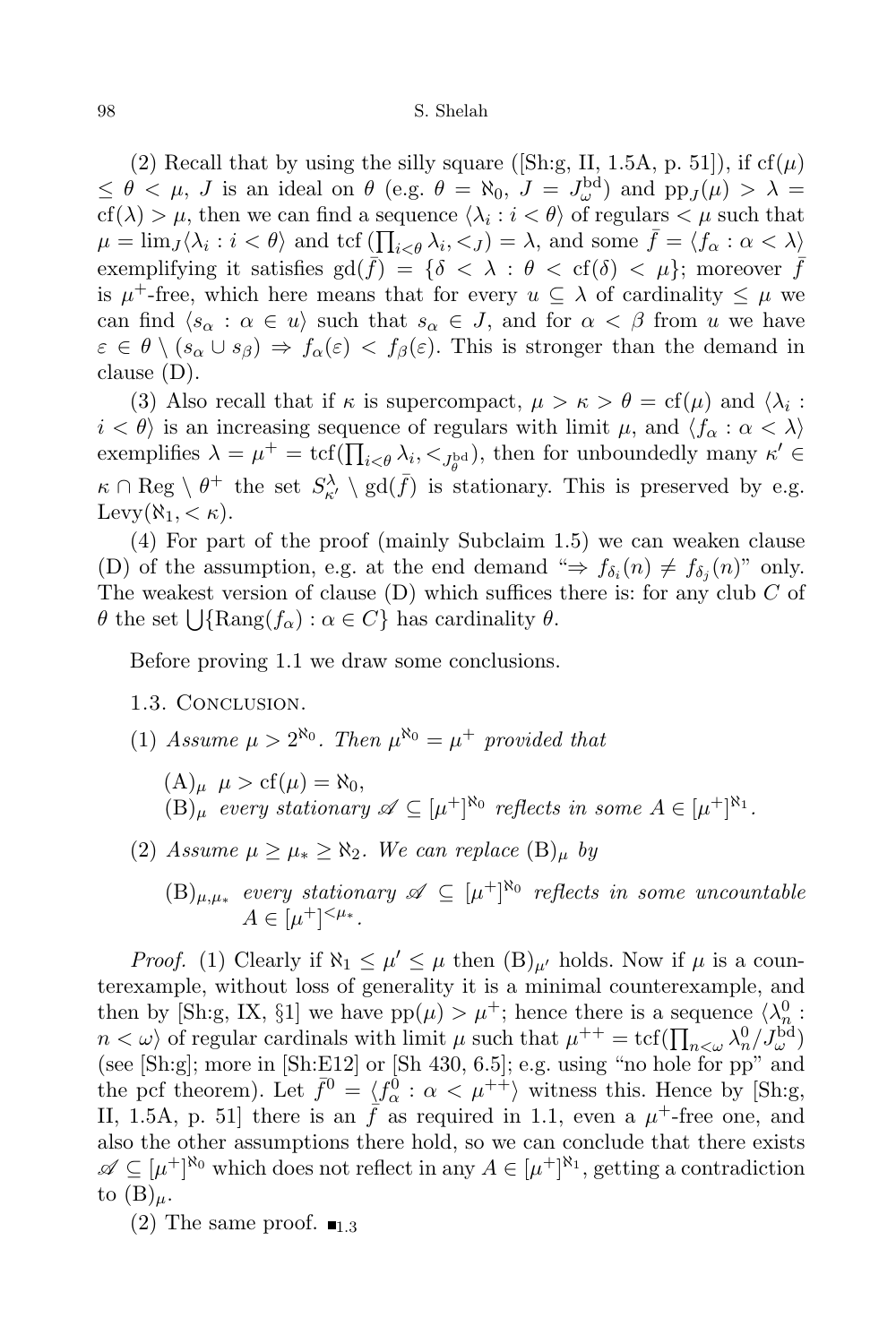1.4. Conclusion.

- (1) If for every  $\lambda > \aleph_1$ , every stationary  $\mathscr{A} \subseteq [\lambda]^{\aleph_0}$  reflects in some  $A \in [\lambda]^{\aleph_1}$ , then
	- (a) the strong hypothesis (see  $[\text{Sh 410}]$ ,  $[\text{Sh 420}]$ ,  $[\text{Sh: E12}]$ ) holds, i.e. for every singular  $\mu$ ,  $pp(\mu) = \mu^+$ , and moreover  $cf([\mu]^{cf(\mu)}, \subseteq)$  $=\mu^+$  (which follows),
	- (b) the SCH holds.
- (2) Let  $\theta \geq \aleph_0$ . We can restrict ourselves to  $\lambda > \theta^+$  and  $A \in [\lambda]^{\theta^+}$ (getting the strong hypothesis and SCH above  $\theta$ ).

*Proof.* (1) As in 1.3, by 1.1 we have  $\mu > cf(\mu) = \aleph_0 \Rightarrow pp(\mu) = \mu^+$ , which implies clause (a) (i.e. by [Sh:g, VIII, §1],  $\mu > cf(\mu) \Rightarrow pp(\mu) = \mu^+$ ). Hence inductively by [Sh:g, IX, 1.8, p. 369], [Sh 430, 1.1] we have  $\kappa < \mu \Rightarrow$ cf( $[\mu]^\kappa$ ,  $\subseteq$ ) is  $\mu$  if cf( $\mu$ ) >  $\kappa$  and is  $\mu^+$  if  $\mu > \kappa \geq cf(\mu)$ . This is a consequence of the strong hypothesis. The SCH follows.

(2) The same proof.  $\blacksquare$ 

*Proof of 1.1.* Let  $M^*$  be an algebra with universe  $\lambda$  and countably many functions, e.g. all those definable in  $(\mathscr{H}(\lambda^{+}), \in, <^*_{\lambda^{+}}, \bar{f})$  and mapping  $\lambda$  to  $\lambda$  or just the functions  $\alpha \mapsto f_{\alpha}(n), \alpha \mapsto \alpha + 1$ .

- 1.5. SUBCLAIM. There are  $\bar{S}, S^*, \bar{D}$  such that:
- (\*)<sub>1</sub>  $\bar{S} = \langle S_{\varepsilon} : \varepsilon < \omega_1 \rangle$  is a sequence of pairwise disjoint stationary subsets of  $S^{\lambda}_{\aleph_0}$ ,
- (\*)<sub>2</sub> (i)  $S^* \subseteq S^{\lambda}_{\aleph_1} = \{ \delta < \lambda : \text{cf}(\delta) = \aleph_1 \}$  is stationary and belongs to  $I[\lambda]$ ,
	- (ii) if  $\delta \in S^*$  then there is an increasing continuous sequence  $\langle \alpha_{\varepsilon} :$  $\varepsilon < \omega_1$ ) of ordinals with limit  $\delta$  such that for some sequence  $\bar{\zeta} = \langle \zeta_{\varepsilon} : \varepsilon \in R \rangle$  of ordinals  $\langle \omega_1, \text{ the set } R \subseteq \omega_1 \text{ is stationary},$  $\varepsilon \in R \Rightarrow \alpha_{\varepsilon} \in S_{\zeta_{\varepsilon}}, \text{ and } \overline{\zeta} \text{ is with no repetitions},$
- (\*)<sub>3</sub> (i)  $\bar{D} = \langle (D_{1,\varepsilon}, D_{2,\varepsilon}) : \varepsilon < \omega_1 \rangle$ ,
	- (ii)  $D_{l,\varepsilon}$  is a filter on  $\omega$  containing the filter of cobounded subsets  $of \omega$ ,
	- (iii) if  $R_1 \subseteq \omega_1$  is unbounded and  $A \in \bigcap \{D_{1,\varepsilon} : \varepsilon \in R_1\}$  then for some  $\varepsilon \in R_1$  we have  $A \neq \emptyset \text{ mod } D_{2,\varepsilon}$ ,
	- (iv) for each  $\varepsilon < \omega_1$  for some A we have  $A \in D_{1,\varepsilon} \& \omega \setminus A \in D_{2,\varepsilon}$ .

1.6. REMARK. (1) For 1.5 we can assume  $(A)$ ,  $(B)$ ,  $(C)$  of 1.1 and weaken clause (D): because (in the proof below) necessarily for any stationary  $S^* \subseteq$  $S_{\aleph_1}^{\lambda}$  which belongs to  $\check{I}[\lambda]$ , we can restrict the demand in (D) of 1.1 for any  $\langle \delta_i : i < \theta \rangle$  with limit in  $S^*$ . See more in [Sh 775].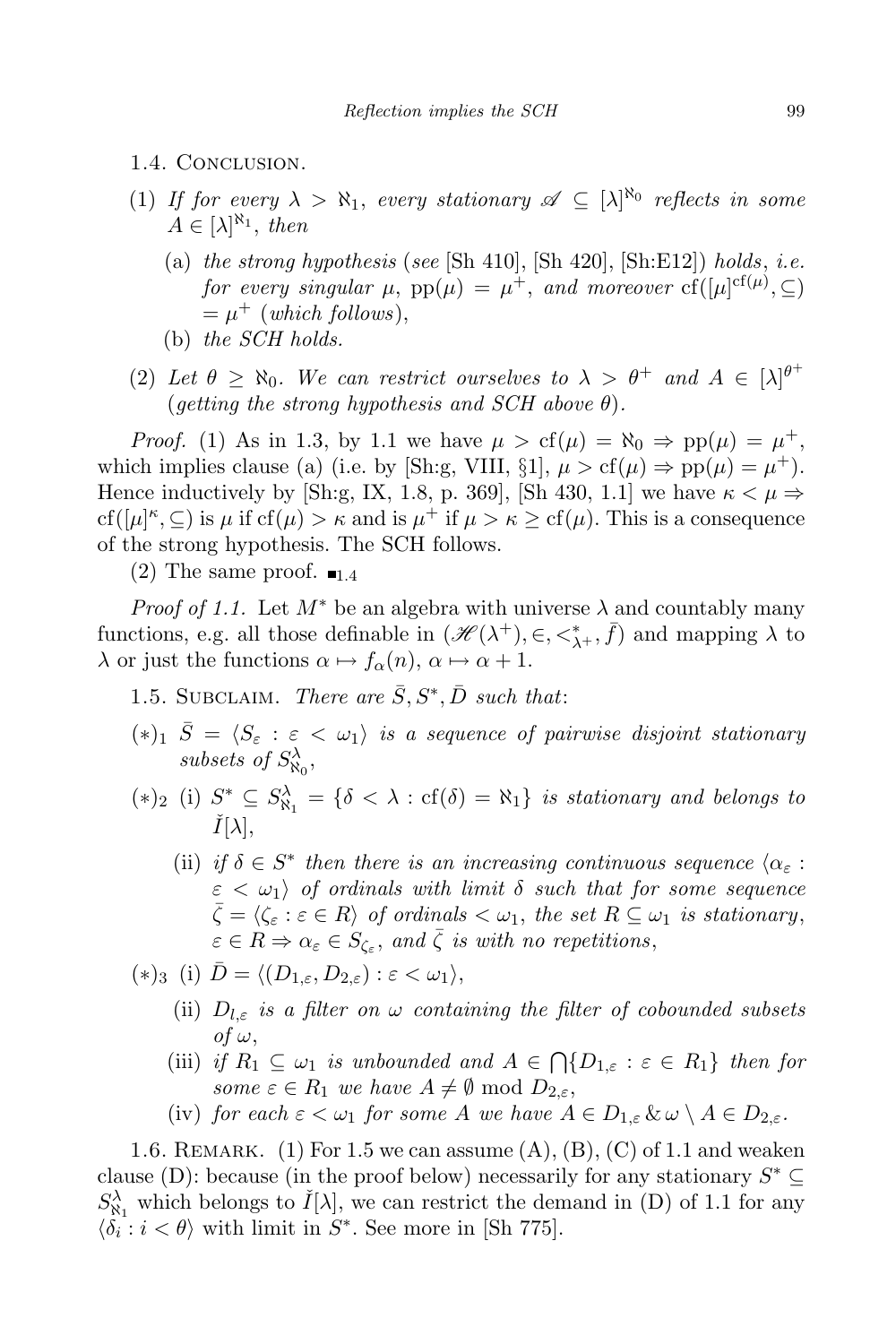(2) In Subclaim 1.5 we can demand  $\zeta_{\varepsilon} = \varepsilon$  in  $(*)_2$ (ii). See the proof.

(3) If we like to demand that each  $D_{l,\varepsilon}$  is an ultrafilter (or just have " $A \in D_{2,\varepsilon}$ " in the end of  $(*)_3$ (iii) of 1.5), use [Sh:E3].

*Proof of Subclaim 1.5.* How do we choose  $\bar{S}$ ,  $S^*$ ,  $\bar{D}$ ?

Let  $\langle A_i : i \leq \omega_1 \rangle$  be a sequence of infinite pairwise almost disjoint subsets of  $\omega$ . Let  $D_{1,i} = \{A \subseteq \omega : A_i \setminus A \text{ is finite}\}\$ and  $D_{2,i} = \{A \subseteq \omega : A_i \setminus A \text{ is finite}\}\$ finite for all but finitely many  $j < \omega_1$ , so  $D_{2,i}$  does not depend on i. Clearly  $\langle (D_{1,i}, D_{2,i}) : i < \omega_1 \rangle$  satisfies  $(*)_3$ .

Recall that by 0.7 and the fact that  $\lambda > \aleph_{\omega} > \aleph_2$ , there is a stationary  $S^* \subseteq S^{\lambda}_{\aleph_1}$  from  $\check{I}[\lambda]$ , and so every stationary  $S' \subseteq S^*$  has the same properties (i.e. is a stationary subset of  $\lambda$  which belongs to  $\check{I}[\lambda]$  and is included in  $S^{\lambda}_{\aleph_1}$ ).

Let  $N \prec (\mathcal{H}((2^{\lambda})^+), \in, \leq^*)$  be of cardinality  $\mu$  such that  $\mu + 1 \subseteq N$  and  $\{\bar{\lambda}, \mu, \bar{f}\}$  belongs to N. Let  $C^* = \bigcap \{C : C \in N \text{ is a club of } \lambda\},\$  so clearly  $C^*$  is a club of  $\lambda$ . For each  $h \in \lambda(\omega_1)$  we can try  $\bar{S}^h = \langle S^h_{\gamma} : \gamma < \omega_1 \rangle$  where  $S^h_\gamma = \{\delta < \lambda : \text{cf}(\delta) = \aleph_0 \text{ and } h(\delta) = \gamma\},\text{ so it is enough to show that for }$ some  $h \in N$ , the sequence  $\bar{S}^h$  is as required. As  $||N|| < \lambda$ , for this it is enough to show that for every  $\delta \in S^{\lambda}_{\aleph_1} \cap C^*$  (or just for every  $\delta \in S^* \cap C^*$ , or just for stationarily many  $\delta \in S^* \cap C^*$  the demand holds for  $\bar{S}^h$  for some  $h \in (\lambda(\omega_1)) \cap N$ . That is,  $S^{\bar{h}}$  satisfies  $(*)_1$  and  $(*)_2$ (ii) of Subclaim 1.5. Given any  $\delta \in S^{\lambda}_{\aleph_1} \cap C^*$  let  $\langle \alpha_{\varepsilon} : \varepsilon < \omega_1 \rangle$  be an increasing continuous sequence of ordinals with limit  $\delta$ , without loss of generality  $\varepsilon < \omega_1 \Rightarrow cf(\alpha_{\varepsilon}) = \aleph_0$ , and by assumption (D) of 1.1 for some (<sup>1</sup>) stationary  $R \subseteq \omega_1$  and  $n = n(*) < \omega$ , the sequence  $\langle f_{\alpha_{\varepsilon}}(n) : \varepsilon \in R \rangle$  is strictly increasing; let its limit be  $\beta^*$ . So  $\beta^* \leq \mu$  and  $cf(\beta^*) = \aleph_1$  but  $\mu + 1 \subseteq N$ , hence  $\beta^* \in N$ .

Note that

 $\otimes_1$  for every  $\beta' < \beta^*$  the set  $\{\alpha \in S^{\lambda}_{\aleph_0} : f_{\alpha}(n(*)) \in [\beta', \beta^*)\}$  is a stationary subset of  $\lambda$ .

[Why? Assume that  $\beta' < \beta^*$  and that the set  $S' = {\alpha \in S_{\aleph_0}^{\lambda} : f_{\alpha}(n(*) ) \in$  $[\beta', \beta^*)\}$  is not a stationary subset of  $\lambda$ . As  $\beta^* + 1 \subseteq N$  and  $\overline{f} \in N$ , clearly  $S' \in N$ , hence there is a club C' of  $\lambda$  disjoint from S' which belongs to N. Clearly  $\mathrm{acc}(C')$  too is a club of  $\lambda$  which belongs to N, hence  $C^* \subseteq \mathrm{acc}(C')$ , hence  $\delta \in \text{acc}(C')$ . So  $\delta = \text{sup}(C' \cap \delta)$ , so  $C' \cap \delta$  is a club of  $\delta$ . Recall that  $\{\alpha_{\varepsilon} : \varepsilon \in R\}$  is a stationary subset of  $\delta$  of order type  $\aleph_1$ .

Now by the choice of  $\beta^*$ , for some  $\varepsilon(*) \in R$  we have  $\beta' \leq f_{\alpha_{\varepsilon(*)}}(n(*)),$ hence  $\varepsilon \in R \setminus \varepsilon(*) \Rightarrow f_{\alpha_{\varepsilon}}(n(*) ) \in [\beta', \beta^*)$ , so  $\delta$  has a stationary subset included in  $S'$ , hence disjoint from  $C'$ , a contradiction.

<sup>(&</sup>lt;sup>1</sup>) Note that if we just require that  $\langle f_{\alpha_{\varepsilon}}(n) : \varepsilon \in R \rangle$  is without repetitions, then for some stationary subset R' of R the sequence  $\langle f_{\alpha_{\varepsilon}}(n) : \varepsilon \in R' \rangle$  is increasing.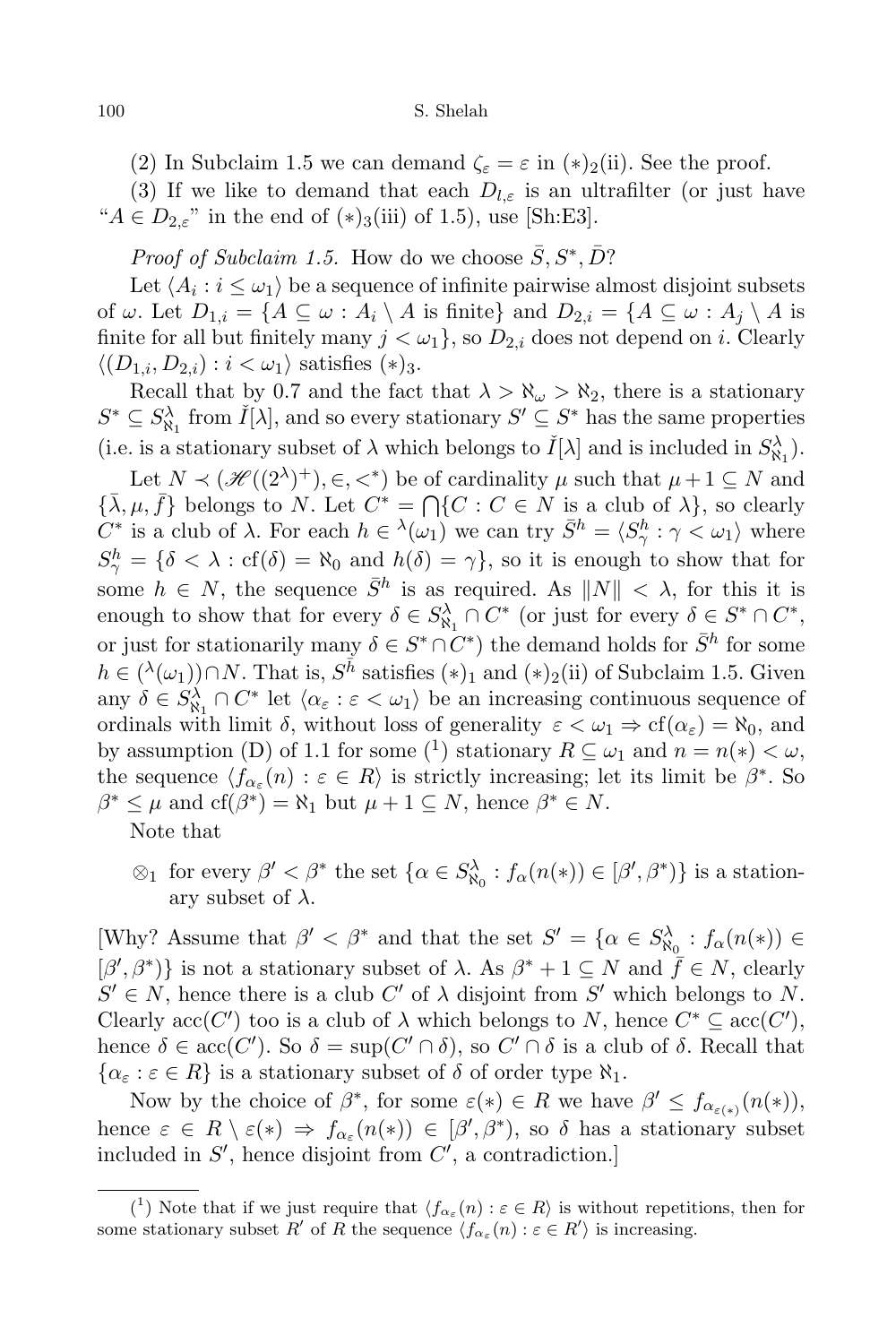We also have

 $\otimes_2$  for every  $\beta' < \beta^*$  there is  $\beta'' \in (\beta', \beta^*)$  such that  $\{\alpha \in S^{\lambda}_{\aleph_0} :$  $f_{\alpha}(n(*)) \in [\beta', \beta'')\}$  is a stationary subset of  $\lambda$ .

[Why? Follows from  $\otimes_1$  as  $\aleph_1 < \lambda$ .]

As  $\beta^* \in N$  we can find an increasing continuous sequence  $\langle \beta_{\xi} : \xi < \omega_1 \rangle \in$ N of ordinals with limit  $\beta^*$ . So by  $\otimes_2$  we have

 $\otimes_3$  for every  $\xi_1 < \omega_1$  for some  $\xi_2 \in (\xi_1, \omega_1)$  the set  $\{\alpha \in S^{\lambda}_{\aleph_0} : f_{\alpha}(n(*) ) \in$  $[\beta_{\xi_1}, \beta_{\xi_2})\}$  is stationary.

Hence for some unbounded subset u of  $\omega_1$  we have

 $\otimes_4$  for every  $\xi \in u$  the set  $\{\alpha \in S^{\lambda}_{\aleph_0} : f_{\alpha}(n(*) ) \in [\beta_{\xi}, \beta_{\xi+1})\}$  is a stationary subset of  $\lambda$ .

If  $2^{\aleph_1} \leq \mu$  then  $u = \omega_1$ , recalling we demand  $\langle \beta_{\xi} : \xi < \omega_1 \rangle \in N$ .

We define  $h : \lambda \to \omega_1$  by  $h(\alpha) = \zeta$  iff we have  $\zeta = \text{otp}(\lbrace f_{\beta_{\xi}}(n(*)))$ :  $\xi \in u$   $\cap$   $f_{\alpha}(n(*)$ ) and/or  $\xi = 0$  &  $f_{\alpha}(n(*)) \geq \beta^*$ .

Clearly  $h \in N$  is as required. So  $\overline{S} = \overline{S}^h$  as required exists. But maybe  $2^{\aleph_1} > \mu$ ; then after  $\otimes_3$  we continue as follows. Let  $\bar{C} = \langle C_\delta : \delta \in S^{\aleph_3}_{\aleph_1} \rangle$  $\langle \begin{array}{c} \kappa_3 \\ \kappa_1 \end{array} \rangle$  be such that  $C_{\delta}$  is a club of  $\delta$  of order type  $\omega_1$  which guesses clubs, i.e. for every club C of  $\aleph_3$  for stationarily many  $\delta \in S^{\aleph_3}_{\aleph_1}$  $\mathcal{C}_{\delta}^{\mathfrak{m}_{3}}$  we have  $C_{\delta} \subseteq C$  (exists by [Sh:g, III]). Without loss of generality  $\overline{C} \in N$ .

Now let  $\delta_* \in acc(C^*)$  have cofinality  $\aleph_3$ . Some increasing continuous sequence  $\langle \alpha_{\varepsilon} : \varepsilon < \aleph_3 \rangle$  with  $\alpha_{\varepsilon} \in \text{acc}(C^*)$  has limit  $\delta_*$ . Now for each  $\varepsilon \in S^{\aleph_3}_{\aleph_1}$  $\aleph_1$ we could choose above  $\delta = \alpha_{\varepsilon}$ , hence for some  $n_{\varepsilon} < \omega$  we have  $(\forall \beta' < \alpha_{\varepsilon})$  $(\exists \beta'' < \alpha_{\varepsilon})[\beta' < \beta'' \land (\exists^{\text{stat}} \gamma \in S^{\lambda}_{N_0})(\beta' \le f_{\gamma}(n_{\varepsilon}) < \beta'']$ . So for some  $n_* < \omega$ the set  $S' := \{ \varepsilon < \aleph_3 : cf(\varepsilon) = \aleph_1 \text{ and } n_{\varepsilon} = n_* \}$  is a stationary subset of  $S^{\aleph_3}_{\aleph_1}$  $\mathcal{R}_1^{\aleph_3}$ . It follows that  $(\forall \varepsilon < \aleph_3)(\exists \zeta < \aleph_3)[\varepsilon < \zeta \wedge (\exists^{\text{stat}} \gamma \in S_{\aleph_0}^{\lambda})(\alpha_{\zeta} \leq f_{\gamma}(n_*)]$  $<\alpha_{\zeta+1})$ .

Let  $\zeta_{\varepsilon}$  be the minimal  $\zeta$  as required above, so  $C = {\xi < \aleph_3 : \text{if } \varepsilon < \xi \text{ then }}$  $\zeta_{\varepsilon} < \xi$  and  $\xi$  is a limit ordinal) is a club of  $\aleph_3$ . Hence for some  $\varepsilon(*) \in S^{\aleph_3}_{\aleph_1}$  $\aleph_1$ we have  $C_{\varepsilon(*)} \subseteq C$ . Let  $u := \{\beta_{\zeta} : \zeta \in C_{\varepsilon(*)}\}\$  so clearly  $\langle \beta_{\zeta} : \zeta \in u \rangle$  belongs to N, and define h as above for  $u = \omega_1$ .

1.7. REMARK. Why can't we, in the proof of 1.5, after  $\otimes_3$ , instead of assuming  $2^{\aleph_1} \leq \mu$ , use "as  $N \prec (\mathcal{H}(2^{\lambda})^+), \in, \lt^*$ ) without loss of generality  $u = \omega_1$ "?

The set u chosen above depends on  $\delta$ , so if  $2^{\aleph_1} \leq \mu$  still  $u \in N$ , but otherwise the "without loss of generality  $u \in N$ " does not seem to be justified.

Continuation of the proof of 1.1. Let  $S := \bigcup \{ S_{\varepsilon} : \varepsilon < \omega_1 \}$ . For  $\varepsilon < \omega_1$ and  $\delta \in S_{\varepsilon}$  let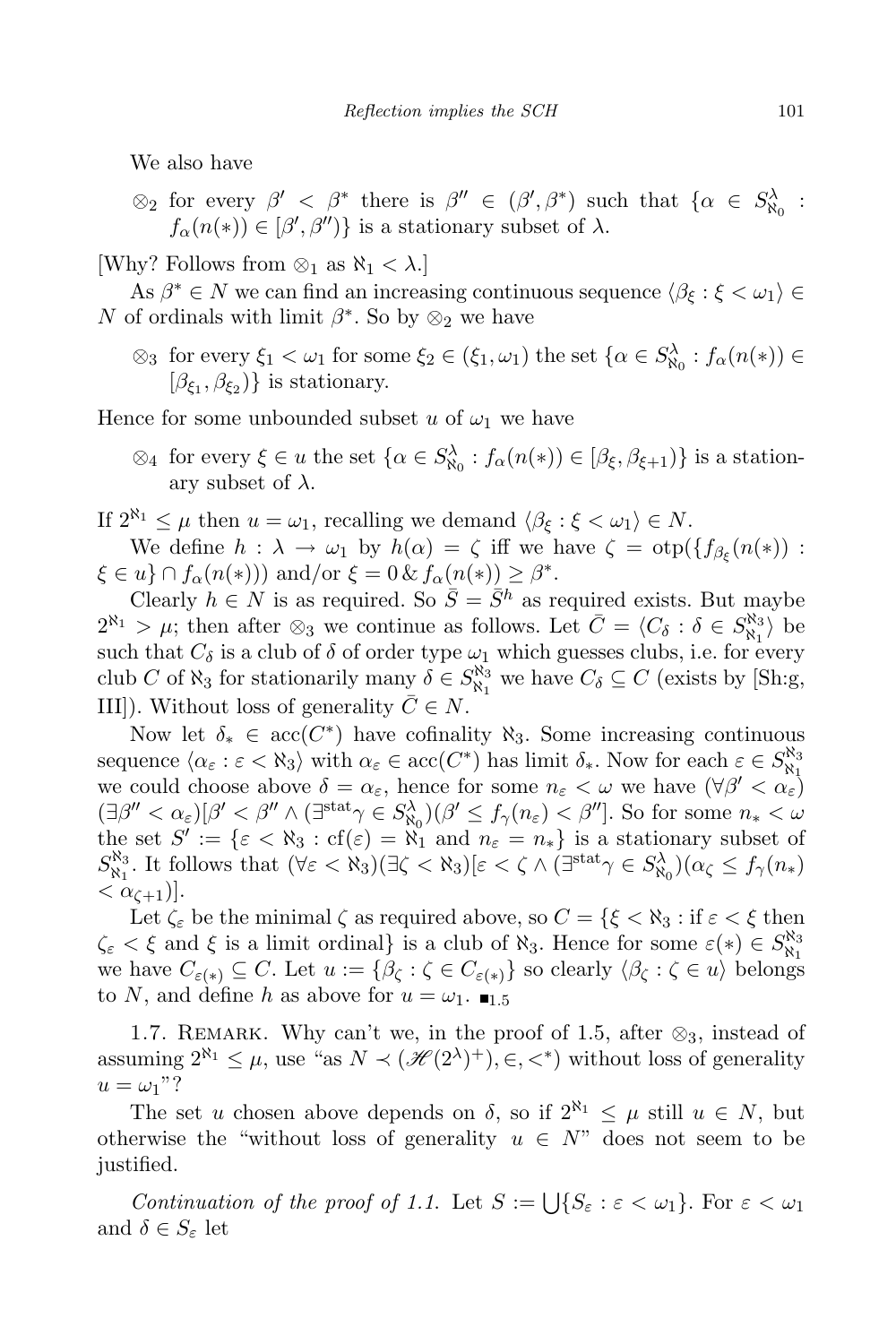102 S. Shelah

$$
\mathscr{A}_{\delta}^{\varepsilon} = \{a : a \in [\delta]^{\aleph_0} \text{ is } M^*\text{-closed, sup}(a) = \delta, \text{otp}(a) \le \varepsilon \text{ and } \left(\forall^{D_{1,\varepsilon}} n\right) (a \cap \lambda_n \subseteq f_\delta(n)) \text{ and } \left(\forall^{D_{2,\varepsilon}} n\right) (a \cap \lambda_n \nsubseteq f_\delta(n))\},\
$$

$$
\mathscr{A}^{\varepsilon} = \bigcup \{\mathscr{A}_{\delta}^{\varepsilon} : \delta \in S_{\varepsilon}\}, \quad \mathscr{A} = \bigcup \{\mathscr{A}^{\varepsilon} : \varepsilon < \omega_1\}.
$$

So

$$
\mathscr{A}\subseteq[\lambda]^{\aleph_0}.
$$

As the case  $\mu_* = \aleph_2$  was the original question and its proof is simpler, we first prove it.

1.8. SUBCLAIM.  $\mathscr A$  does not reflect in any  $A \in [\lambda]^{\aleph_1}$ .

*Proof.* So assume  $A \in [\lambda]^{\aleph_1}$ , let  $\langle a_i : i < \omega_1 \rangle$  be an increasing continuous sequence of countable subsets of A with union A, and let  $R = \{i \leq \omega_1 :$  $a_i \in \mathcal{A}$ , and assume toward a contradiction that R is a stationary subset of  $\omega_1$ . As every  $a \in \mathscr{A}$  is  $M^*$ -closed, necessarily A is  $M^*$ -closed and so without loss of generality each  $a_i$  is  $M^*$ -closed.

For each  $i \in R$ , as  $a_i \in \mathcal{A}$ , by the definition of  $\mathcal A$  we can find  $\varepsilon_i < \omega_1$ and  $\delta_i \in S_{\varepsilon_i}$  such that  $a_i \in \mathscr{A}_{\delta_i}^{\varepsilon_i}$  $\mathscr{A}_{\delta_i}^{\varepsilon_i}$ , hence by the definition of  $\mathscr{A}_{\delta_i}^{\varepsilon_i}$  $\delta_i^{\varepsilon_i}$  we have  $\text{otp}(a_i) \leq \varepsilon_i$ . But as  $A = \bigcup \{a_i : i < \omega_1\}$  with  $a_i$  countable increasing with i and  $|A| = \aleph_1$ , clearly for some club E of  $\omega_1$  the sequence  $\langle \text{otp}(a_i) : i \in E \rangle$ is strictly increasing, hence  $i \in E \Rightarrow \text{otp}(i \cap E) \leq \text{otp}(a_i)$ , so without loss of generality  $i \in E \Rightarrow i \leq \text{otp}(a_i)$  and  $i < j \in E \Rightarrow \varepsilon_i < j \leq \text{otp}(a_i)$ .

Now  $j \in E \cap R \Rightarrow j \leq \text{otp}(a_j) \leq \varepsilon_j$ , so  $\langle \varepsilon_i : i \in E \cap R \rangle$  is strictly increasing; but  $\langle S_\varepsilon : \varepsilon < \omega_1 \rangle$  are pairwise disjoint and  $\delta_i \in S_{\varepsilon_i}$  so  $\langle \delta_i : i \in$  $E \cap R$  is without repetitions; but  $\delta_i = \sup(a_i)$  and for  $i < j$  from  $R \cap E$  we have  $a_i \subseteq a_j$ , which implies that  $\delta_i = \sup(a_i) \leq \sup(a_i) = \delta_j$ , so necessarily  $\langle \delta_i : i \in R \cap E \rangle$  is strictly increasing.

As  $\sup(a_i) = \delta_i$  for  $i \in R \cap E$ , clearly  $\sup(A) = \bigcup \{\delta_i : i \in E \cap R\}$ . Let  $\beta_i = \text{Min}(A \setminus \delta_i)$  for  $i < \omega_1$ ; it is well defined as  $\langle \delta_i : j \in R \cap E \rangle$  is strictly increasing. Thinning out  $E$ , without loss of generality we have

$$
\circledast_1 i < j \in E \cap R \Rightarrow \beta_i < \delta_j \& \beta_i \in a_j.
$$

Note that, by the choice of  $M^*$ ,

$$
\mathcal{L}_2 \ (i \in E \cap R \land i < j \in E \cap R) \Rightarrow \beta_i \in a_j \Rightarrow \bigwedge_n (f_{\beta_i}(n) \in a_j) \Rightarrow \bigwedge_n (f_{\beta_i}(n) + 1 \in a_j).
$$

As  $\langle \delta_i : i \in E \cap R \rangle$  is (strictly) increasing continuous and  $R \cap E$  is a stationary subset of  $\omega_1$ , clearly by clause (D) of the assumption of 1.1 we can find a stationary  $R_1 \subseteq E \cap R$  and  $n(*)$  such that  $(i \in R_1 \land j \in R_1 \land i < j \land n(*) \leq$  $n < \omega$ )  $\Rightarrow$   $f_{\delta_i}(n) < f_{\delta_j}(n)$ .

Now if  $i \in R_1$ , let  $\mathbf{j}(i) := \text{Min}(R_1 \setminus (i+1)),$  so  $f_{\delta_i} \leq_{J_{\omega}^{\text{bd}}} f_{\beta_i} <_{J_{\omega}^{\text{bd}}} f_{\delta_{\mathbf{j}(i)}},$  so for some  $m_i < \omega$  we have  $n \in [m_i, \omega) \Rightarrow f_{\delta_i}(n) \leq f_{\beta_i}(n) < f_{\delta_{j(i)}}(n)$ . Clearly for some stationary  $R_2 \subseteq R_1$  we have  $i, j \in R_2 \Rightarrow m_i = m_j = m(*)$ , so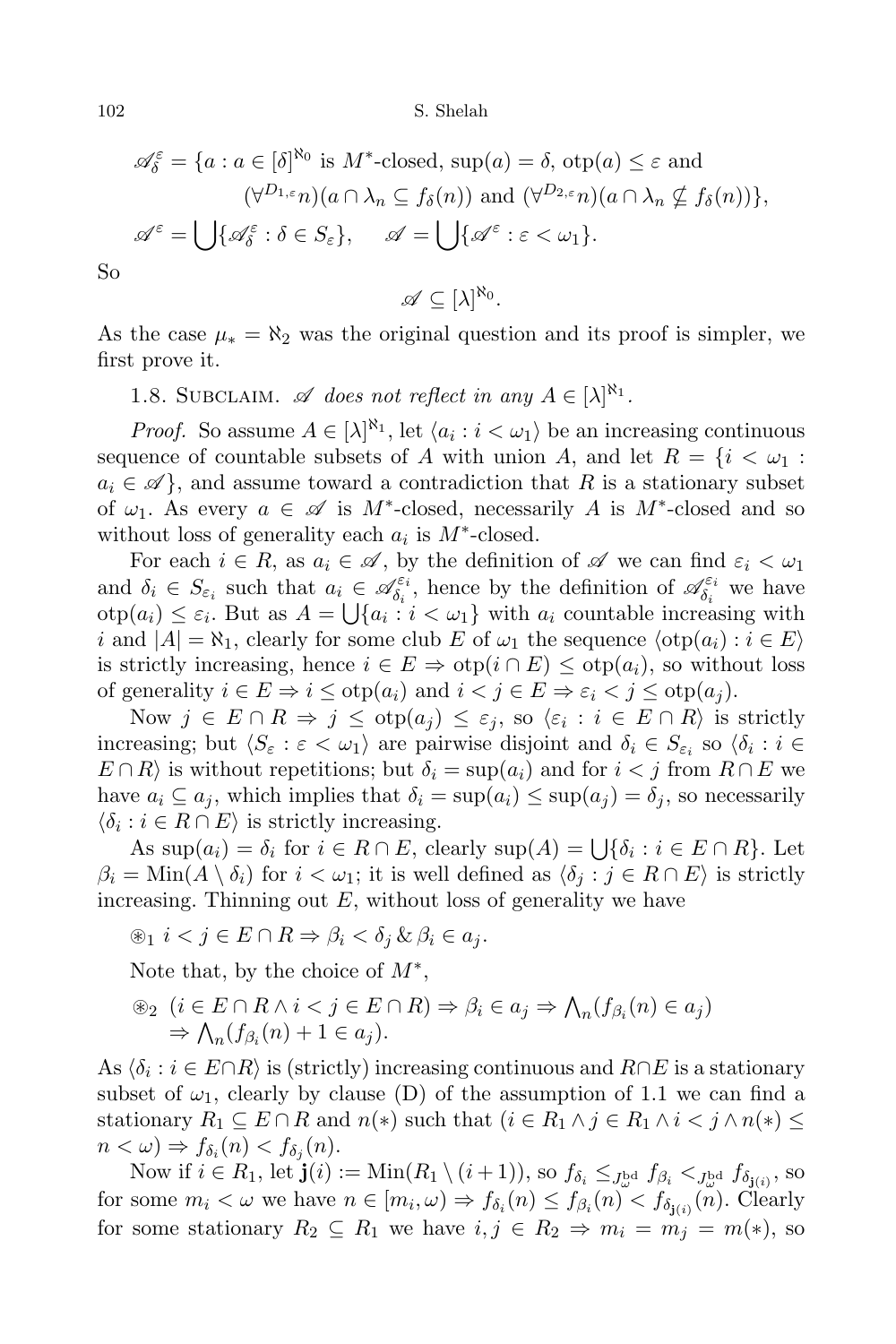possibly increasing  $n(*)$  without loss of generality  $n(*) \geq m(*)$ ; so we have (with  $\text{Ch}_a \in \prod_{n<\omega} \lambda_n$  defined by  $\text{Ch}_a(n) = \sup(a \cap \lambda_n)$  for any  $a \in [\mu]^{<\lambda_0}$ ):

<sup>®3</sup> for  $i < j$  from  $R_2$  we have  $j(i) ≤ j$  and

$$
(\alpha) f_{\delta_i}[[n(*),\omega) \leq f_{\beta_i}[[n(*),\omega),\n(\beta) f_{\beta_i}[[n(*),\omega) < f_{\delta_{j(i)}}[[n(*),\omega) \leq f_{\delta_j}[[n(*),\omega),\n(\gamma) f_{\beta_i}[[n(*),\omega) < \text{Ch}_{a_j}[[n(*),\omega), \text{ by } \mathcal{D}_2.
$$

Now by the definition of  $\mathscr{A}_{\delta_i}^{\varepsilon_i}$  $\delta_i^{\varepsilon_i}$ , as  $a_i \in \mathscr{A}_{\delta_i}^{\varepsilon_i}$  $\delta_i^{\varepsilon_i} \subseteq \mathscr{A}^{\varepsilon_i}$  we have

<sup>®</sup>4 if  $i \in R_2$  then

$$
\begin{array}{c}\n(\alpha) \text{ Ch}_{a_i} \leq_{D_{1,\varepsilon_i}} f_{\delta_i}, \\
(\beta) \ f_{\delta_i} <_{D_{2,\varepsilon_i}} \text{Ch}_{a_i}.\n\end{array}
$$

Let  $f^* \in \prod_{n<\omega} \lambda_n$  be  $f^*(n) = \bigcup \{f_{\beta_i}(n) : i \in R_2\}$  if  $n \geq n(*)$  and zero otherwise. As  $f_{\beta_i}(n) \in a_{j(i)}$  for  $i \in R_2$ , by  $\mathcal{L}_3(\gamma)$  clearly  $n \geq n(*) \Rightarrow$  $f^*(n) \leq \sup\{\text{Ch}_{a_i}(n) : i \in R_2\} = \sup(A \cap \lambda_n) = \text{Ch}_A(n)$  and by  $\otimes_3(\beta)$ we have  $n \geq n(*) \Rightarrow cf(f^*(n)) = \aleph_1$ . Let  $B_1 := \{n < \omega : n \geq n(*) \text{ and } \alpha\}$  $f^*(n) = \sup(A \cap \lambda_n)$  and  $B_2 := [n(*), \omega) \setminus B_1$ . As  $\alpha \in A \Rightarrow \alpha + 1 \in A$ we have  $n \in B_1 \Rightarrow A \cap \lambda_n \subseteq f^*(n) = \sup(A \cap \lambda_n)$ . Also by a previous sentence  $f^*|[n(*),\omega) \leq \text{Ch}_A|[n(*),\omega)$ , so clearly  $n \in B_2 \Rightarrow A \cap \lambda_n \nsubseteq f^*(n)$ . As  $\langle a_i : i \in R_2 \rangle$  is increasing with union A, clearly there is  $i(*) \in R_2$  such that  $n \in B_2 \Rightarrow a_{i(*)} \cap \lambda_n \nsubseteq f^*(n)$ , so as  $i \in R_2 \& \alpha \in a_i \Rightarrow \alpha + 1 \in a_i$  we have  $i(*) \leq i \in R_2 \Rightarrow \text{Ch}_{a_i} \mid B_2 > f_{\delta_i} \mid B_2$ , hence by clause  $\mathcal{B}_4(\alpha)$  we have  $i \in R_2 \setminus i(*) \Rightarrow B_2 = \emptyset \text{ mod } D_{1,\varepsilon_i} \Rightarrow B_1 \in D_{1,\varepsilon_i}$ . Also by  $\circledast_3$  and the choice of  $f^*$  and  $B_1$ , for each  $n \in B_1$  for some club  $E_n$  of  $\omega_1$  we have  $i \in E_n \cap R_2 \Rightarrow$  $\sup(a_i \cap \lambda_n) = \sup\{f_{\beta_j}(n) : j \in R_2 \cap i\} = \sup\{f_{\delta_j}(n) : j \in R_2 \cap i\} \subseteq f_{\delta_i}(n),$ hence  $R_3 = R_2 \cap \bigcap \{E_n \setminus i(*) : n \in B_1\}$  is a stationary subset of  $\omega_1$ . So  $n \in$  $B_1 \& i \in R_3 \Rightarrow a_i \cap \lambda_n \subseteq f_{\delta_i}(n)$ , hence  $i \in R_3 \Rightarrow \text{Ch}_{a_i} \setminus B_1 \leq f_{\delta_i} \setminus B_1$ , hence by  $\mathfrak{B}_4(\beta)$  we have  $i \in R_3 \Rightarrow B_1 = \emptyset \text{ mod } D_{2,\varepsilon_i}$ , hence  $i \in R_3 \Rightarrow B_2 \in D_{2,\varepsilon_i}$ .

By the choice of  $\langle (D_{1,i}, D_{2,i}) : i < \omega_1 \rangle$  in 1.5, as  $B_1 \cup B_2$  is a cofinite subset of  $\omega$ , and  $B_1 \cap B_2 = \emptyset$  (by the choice of  $B_1, B_2$ , clearly) and  $R_3 \subseteq \omega_1$ is stationary, we get a contradiction (see  $(*)_3$ (iii) of 1.5).  $\blacksquare$ 

1.9. SUBCLAIM.  $\mathscr A$  is a stationary subset of  $[\lambda]^{\aleph_0}$ .

Remark. See [RuSh 117], [Sh:f, XI, 3.5, p. 546], [Sh:f, XV, 2.6].

We give a proof relying only on [Sh:f, XI, 3.5, p. 546]. In fact, also if we are interested in  $Ch_N = \langle \sup(\theta \cap N) : \aleph_0 < \theta \in N \cap \text{Reg} \rangle, N \prec (\mathcal{H}(\chi), \in),$ we have full control, e.g., if  $\bar{S} = \langle S_\theta : \aleph_1 \leq \theta \in \text{Reg} \cap \chi \rangle$ ,  $S_\theta \subseteq S_{\aleph_0}^{\theta}$  stationary, we can demand  $\aleph_1 \leq \theta = \text{cf}(\theta) \land \theta \in N \Rightarrow \text{Ch}_N(\theta) \in S_\theta$  and control the order of  $f_{\text{sun}}^{\mathfrak{a},\lambda}$  $\lim_{\delta \to 0}$  and Ch<sub>N</sub>  $\uparrow$ **a**.

*Proof of Subclaim 1.9.* Let  $M^{**}$  be an expansion of  $M^*$  by countably many functions; without loss of generality  $M^{**}$  has Skolem functions.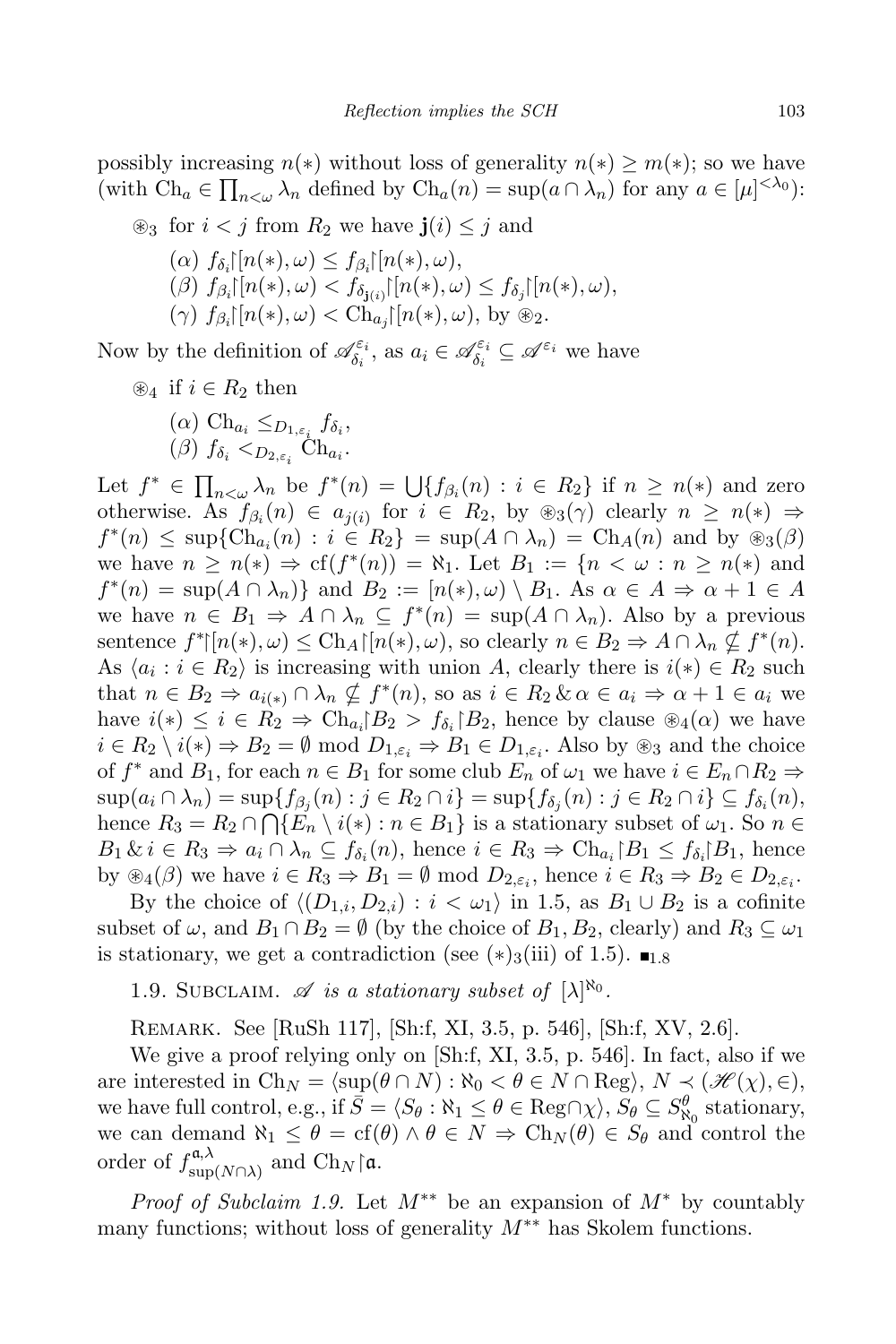## 104 S. Shelah

Recall that  $S^* \subseteq S^{\lambda}_{\aleph_1}$  is from 1.5, so it belongs to  $\check{I}[\lambda]$ , and let  $\bar{a} = \langle a_{\alpha} :$  $\alpha < \lambda$  witness it (see 0.6, 0.7), so  $otp(a_{\alpha}) \leq \omega_1$  and  $\beta \in a_{\alpha} \Rightarrow a_{\beta} = \beta \cap a_{\alpha}$ , and omitting a non-stationary subset of  $S^*$  we have  $\delta \in S^* \Rightarrow \text{otp}(a_{\delta}) =$  $\omega_1 \& \delta = \sup(a_\delta).$ 

Let

 $T^* = \{ \eta : \eta \text{ is a finite sequence of ordinals, } \}$ 

 $\eta(2n) < \lambda$  and  $\eta(2n+1) < \lambda_n$ .

Let  $\lambda_{\eta} = \lambda$  if  $\lg(\eta)$  is even and  $\lambda_{\eta} = \lambda_{n}$  if  $\lg(\eta) = 2n + 1$ , and let  $I_{\eta}$  be the non-stationary ideal on  $\lambda_{\eta}$  for  $\eta \in T^*$ , so  $(T^*, \bar{\mathbf{I}})$  is well defined where  $\bar{\mathbf{I}} := \langle \mathbf{I}_\eta : \eta \in T^* \rangle.$ 

For  $\eta \in T^*$ , let  $M_{\eta}$  be the  $M^{**}$ -closure of  $\{\eta(l) : l < \lg(\eta)\}\$  so each  $M_{\eta}$ is countable and  $\eta \triangleleft \nu \in T^* \Rightarrow M_\eta \subseteq M_\nu$ , and for  $\eta \in \text{lim}(T^*) = \{ \eta \in \mathcal{A} :$  $\eta \upharpoonright n \in T^*$  for every  $n < \omega$ } let  $M_\eta = \bigcup \{M_{\eta \upharpoonright n} : n < \omega\}$ . It is enough to prove that  $M_{\eta} \in \mathscr{A}$  for some  $\eta \in \text{lim}(T^*)$ , more exactly  $|M_{\eta}| \in \mathscr{A}$ ; recall  $M_{\eta} \subseteq$  $M^{**} \Leftrightarrow M_{\eta} \prec M^{**}$  as  $M^{**}$  has Skolem functions. Let  $\overline{M} = \langle M_{\eta} : \eta \in T^* \rangle$ . Then we can find a subtree  $T \subseteq T^*$  such that

 $\boxtimes$   $(T^*, \overline{I}) \leq (T, \overline{I})$  and for some  $\varepsilon^* < \omega_1$  we have  $\eta \in \text{lim}(T) \Rightarrow$  $\text{otp}(M_{\eta}) = \varepsilon^* \text{ (recalling } (T^*, \bar{\mathbf{I}}) \leq (T, \bar{\mathbf{I}}) \text{ means } T \subseteq T^*, (\forall \eta \in T^*)$  $(\forall l < \lg(\eta))(\eta \mid l \in T^*)$ ,  $\langle \rangle \in T^*$  and  $(\forall \eta \in T)(\{\alpha < \lambda_{\eta} : \eta^{\wedge} \langle \alpha \rangle \in T^* \}$  $T^*\}\neq \emptyset \mod \mathbf{I}_{\eta}$ , i.e. is stationary).

Why? As  $\lim(T^*) = \bigcup \{ \mathbf{B}_{\varepsilon} : \varepsilon < \omega_1 \}$  (see  $\boxtimes_4$  below), and by  $\boxtimes_1$  below, each  $\mathbf{B}_{\varepsilon}$  is a Borel subset of  $\lim(T^*)$ , and note that  $\boxtimes$  says that  $(\exists \varepsilon < \omega_1)$  $(\exists T)[(T^*,\bar{\mathbf{I}}) \leq (T,\bar{\mathbf{I}}) \cap \lim(T) \subseteq \mathbf{B}_{\varepsilon}).$  For the existence of such  $\varepsilon$  see, e.g., [Sh:f, XI, 3.5, p. 546]; the reader may ask to justify the sets being Borel, so let  $u_n$  be the universe of  $M_n$ , a countable set of ordinals.

So we use

 $\boxtimes_1$  for any  $\varepsilon < \omega_1$  the set  $\mathbf{B}_{\varepsilon} = \{ \eta \in \lim(T) : \text{otp}(u_{\eta}) = \varepsilon \}$  is a Borel set.

[Why? Without loss of generality  $u_{\eta} \neq \emptyset$  and let  $\langle \alpha_{\eta,n} : n < \omega \rangle$  enumerate the members of  $u_{\eta}$  and for  $n_1, n_2 < \omega$  and  $m_1, m_2 < \omega$  let  $\mathbf{B}_{n_1, n_2, m_1, m_2} :=$  $\{\eta \in \lim(T^*) : \alpha_{\eta \upharpoonright n_1, m_1} < \alpha_{\eta \upharpoonright n_2, m_2}\}.$ 

Clearly

- $\boxtimes_2$  **B**<sub>n<sub>1</sub>,n<sub>2</sub>,m<sub>1</sub>,m<sub>2</sub> is an open subset of  $\lim(T^*)$ ,</sub>
- $\boxtimes_3$  there is an  $\mathbb{L}_{\omega_1,\omega}$  sentence  $\psi_{\varepsilon}$  in the vocabulary consisting of  ${p_{n_1,n_2,m_1,m_2,l} : n_1,n_2,m_1,m_2 < \omega}$  such that: the *p*'s are propositional variables (i.e. 0-place predicates) and if  $\langle \alpha_{n,m} : n, m \langle \omega \rangle$ is a sequence of ordinals and  $p_{n_1,n_2,m_1,m_2}$  is assigned the truth value of  $\alpha_{n_1,m_1} < \alpha_{n_2,m_2}$  then  $\gamma = \text{otp}\{\alpha_{n,m} : n, m < \omega\}$  iff  $\psi_{\varepsilon}$  is assigned the truth value true.]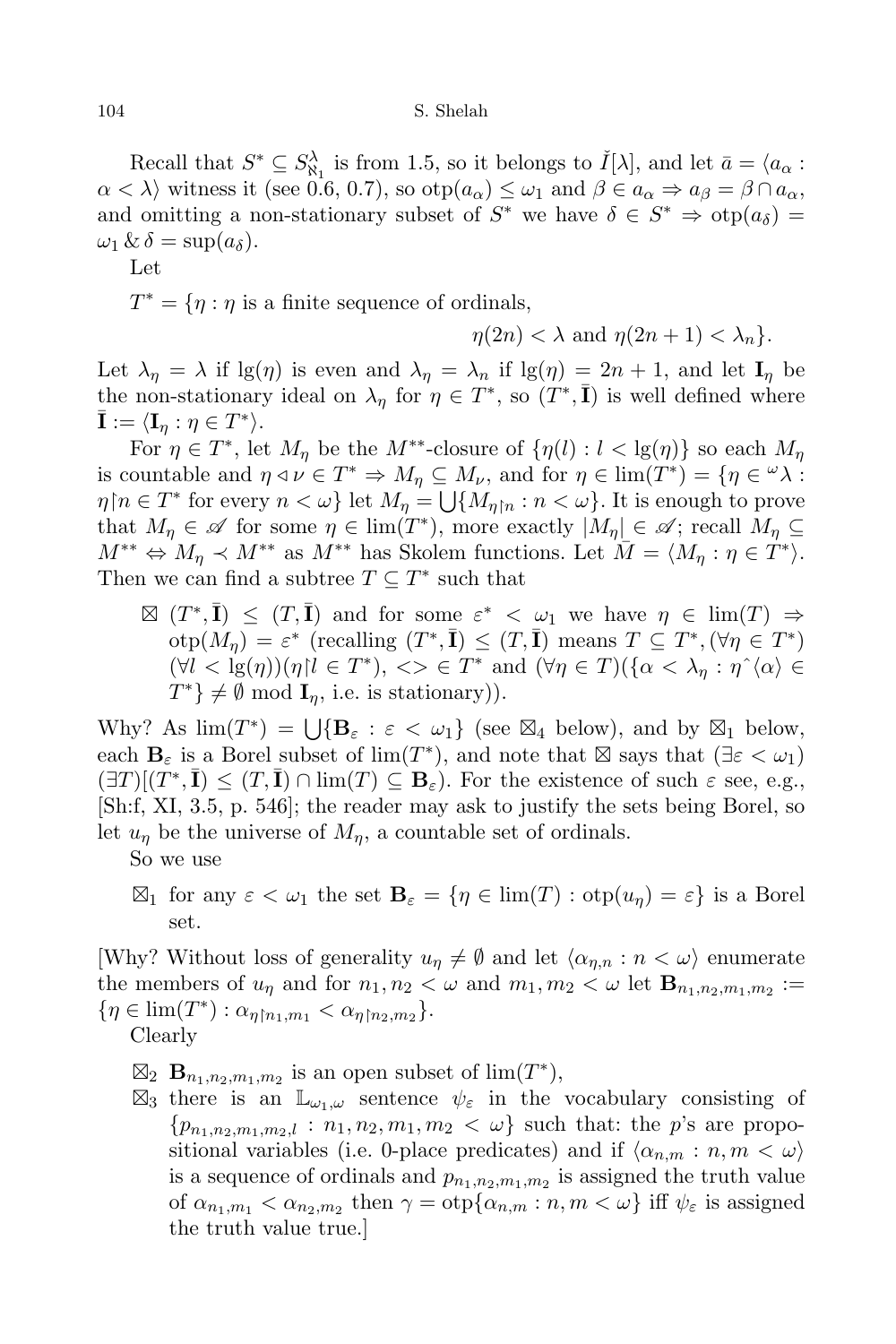$\boxtimes_4 \lim(T^*) = \bigcup \{ \mathbf{B}_{\varepsilon} : \varepsilon < \omega_1 \}.$ 

[Why? As  $otp(M_\eta \cap \lambda) < ||M_\eta||^+ = \aleph_1$ . Together  $\boxtimes$  should be clear.]

Note that for every  $\eta \in T^*$  of length  $2n + 2$  we have  $\eta \leq \nu \in T^* \Rightarrow I_{\nu}$  is  $\lambda_n^+$ -complete. As we can shrink T further by [Sh:f, XI, 3.5, p. 346], without loss of generality

 $\otimes$  for every  $n < \omega$  and  $\eta \in T \cap \{2n+2\lambda\}$  for some  $\alpha = \alpha_{\eta} < \lambda_n$  we have: if  $\eta \triangleleft \nu \in \lim(T)$  then  $\alpha_{\eta} = \sup(\lambda_n \cap M_{\nu}).$ 

[Why? As above applied to each  $T' = \{ \varrho \in \mathbb{R}^{\omega} \rangle \mid \eta \hat{\rho} \in T \}.$ ]

Let  $\chi = (2^{\lambda})^+$  and let  $N^*_{\alpha} \prec \mathfrak{B} = (\mathscr{H}(\chi), \in, \leq^*_{\chi})$  for  $\alpha < \lambda$  be increasing continuous,  $||N^*_{\alpha}|| = \mu$ ,  $\alpha \subseteq N^*_{\alpha}$ ,  $\langle N^*_{\beta} : \beta \leq \alpha \rangle \in N^*_{\alpha+1}$  and  $(T, \overline{\mathbf{I}}, \overline{M}, \overline{a}, \overline{f}, \overline{\lambda}, \mu) \in N^*_{\alpha}$  (clearly possible) and  $E = \{ \delta \langle \lambda : N^*_{\delta} \cap \lambda = \delta \}$ is a club of  $\lambda$ , hence we can find  $\delta(*) \in S^* \cap E$ , so  $a_{\delta(*)}$  is well defined. Let  $\bar{N}^* = \langle N^*_{\alpha} : \alpha < \lambda \rangle$ . Let  $C_{\delta(*)}$  be the closure of  $a_{\delta(*)}$  as a subset of  $\delta(*)$  in the order topology and let  $\langle \alpha_{\varepsilon} : \varepsilon < \omega_1 \rangle$  list  $C_{\delta(*)}$  in increasing order, so it is increasing continuous.

We define  $N_{\varepsilon}$  by induction on  $\varepsilon < \omega_1$  by:

 $(*)_0$   $N_{\varepsilon}$  is the Skolem hull in  $\mathfrak{B}$  of

$$
\{\alpha_{\zeta} : \zeta < \varepsilon\} \cup \{\langle N_{\xi} : \xi < \zeta\rangle, \bar{N}^* \mid \zeta : \zeta < \varepsilon\} \cup \{\langle T, \bar{\mathbf{I}}, \bar{M}, \bar{a}, \bar{f}, \bar{\lambda}, \mu\rangle\}.
$$

Let

 $(*)_1$   $g_{\varepsilon} \in \prod_{n<\omega} \lambda_n$  be defined by  $g_{\varepsilon}(n) = \sup(N_{\varepsilon} \cap \lambda_n)$ .

Clearly

(\*)<sub>2</sub> (a)  $\langle N_\zeta : \zeta \leq \varepsilon \rangle \in N_{\delta(*)}^*$  and even  $\in N_\xi$  for every  $\xi \in [\varepsilon + 1, \omega_1)$ , (b)  $C_{\delta(*)} \cap (\alpha_{\varepsilon} + 1)$  and  $a_{\alpha_{\varepsilon}}$  belong to  $N_{\xi}$  for  $\xi \in [\varepsilon + 1, \omega_1]$  for  $\varepsilon$ non-limit.

[Why? For clause (a),  $\langle N_{\zeta} : \zeta \leq \varepsilon \rangle$  appears in the set whose Skolem hull is  $N_{\xi}$ . For clause (b) because  $\bar{a} \in N^*_{\delta(*)}$  and  $\alpha \in a_{\delta(*)} \Rightarrow a_{\alpha} = a_{\delta(*)} \cap \alpha$  and  $C_{\delta(*)} \cap (\alpha_{\varepsilon} + 1) = \text{the closure of } a_{\alpha_{\varepsilon+1}} \cap (\alpha_{\varepsilon} + 1).$ 

Let  $e = \{ \varepsilon < \omega_1 : \varepsilon$  is a limit ordinal and  $N_{\varepsilon} \cap \omega_1 = \varepsilon \}.$  So

 $(*)_3$  (a) e is a club of  $\omega_1$ , (b) if  $\varepsilon \in e$  then  $\sup(N_{\varepsilon} \cap \lambda) = \alpha_{\varepsilon} = N_{\alpha_{\varepsilon}}^* \cap \lambda$ ,  $N_{\varepsilon} \subseteq N_{\alpha_{\varepsilon}}^*$  and  $\varepsilon < \zeta < \omega_1 \Rightarrow N_{\varepsilon} \in N_{\zeta},$ 

hence

 $(*)_4$  if  $\varepsilon + 2 < \zeta \in e$  then  $g_{\varepsilon}, g_{\varepsilon+1} \in N_{\varepsilon+2} \prec N_{\zeta}$ .

Now  $\bar{f}$  is increasing and cofinal in  $\prod_{n<\omega}\lambda_n$ , hence

(\*)<sub>5</sub> if  $\varepsilon < \zeta \in e$  then  $g_{\varepsilon} <_{J_{\omega}^{\text{bd}}} f_{\alpha_{\zeta}}$  and  $f_{\alpha_{\varepsilon}} <_{J_{\omega}^{\text{bd}}} g_{\zeta}$ .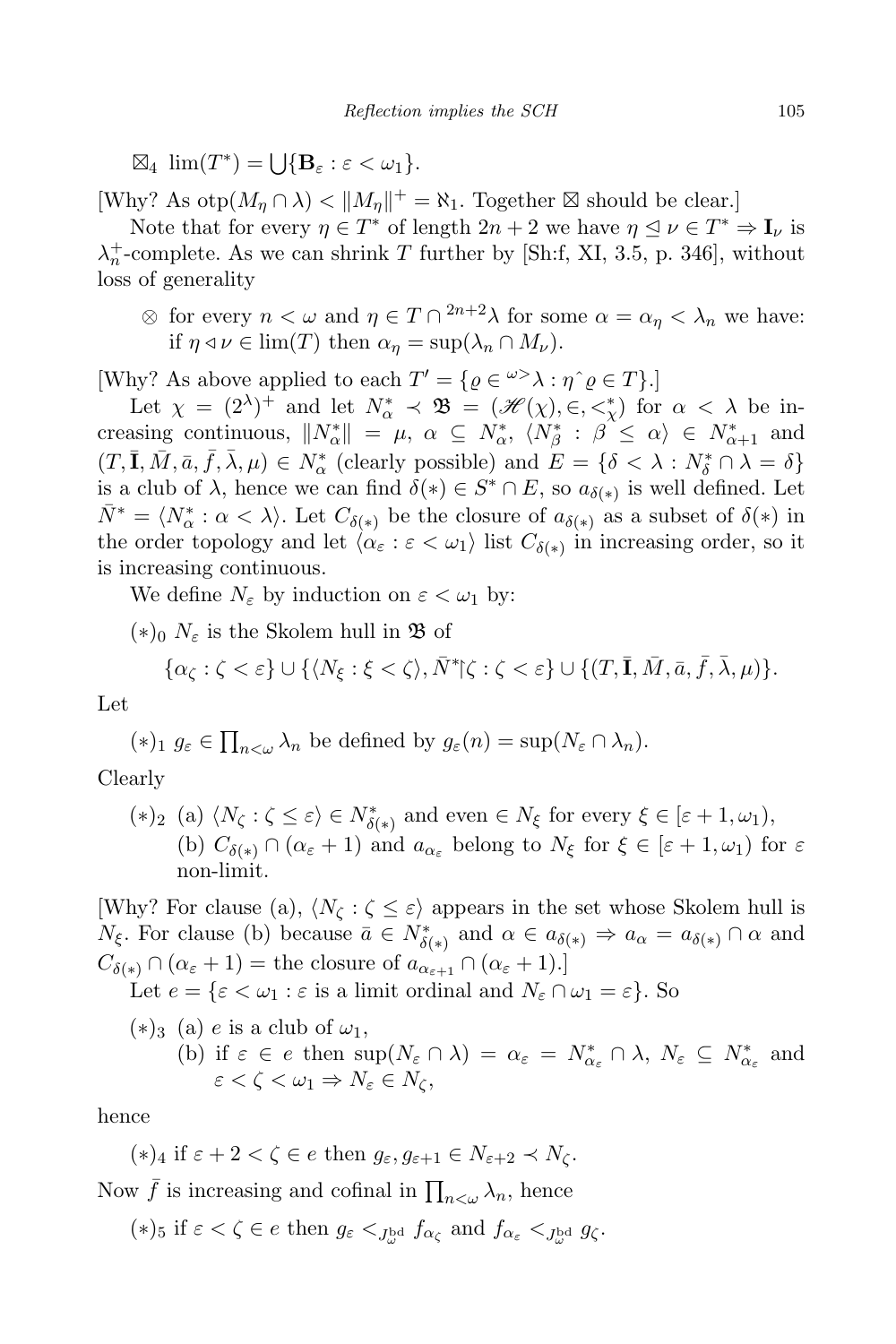Also clearly

 $(*)_6$  if  $\varepsilon < \zeta \in e$  then  $g_{\varepsilon} < g_{\zeta}$ .

For  $n < \omega$  and  $\varepsilon < \omega_1$  let  $N_{\varepsilon,n+1}$  be the Skolem hull inside **B** of  $N_{\varepsilon} \cup \lambda_n$ and let  $N_{\varepsilon,0} = N_{\varepsilon}$ . Clearly

(\*)<sub>7</sub> if  $n \leq m < \omega$  and  $\varepsilon < \omega_1$  then  $g_{\varepsilon}(m) = \sup(N_{\varepsilon,n} \cap \lambda_m)$ .

Recall that  $\varepsilon^*$  is the order type of  $M_\eta \cap \lambda$  for every  $\eta \in \text{lim}(T)$ . Choose  $\varepsilon \in \operatorname{acc}(e)$  such that  $\varepsilon > \varepsilon^*$  and  $\alpha_{\varepsilon} \in S_{\zeta}$  for some  $\zeta \in [\varepsilon, \omega_1)$  (possible by Subclaim 1.5, particularly clause  $(*)_2$ (ii)) and choose  $\varepsilon_k \in e \cap \varepsilon$  for  $k < \omega$ such that  $\varepsilon_k < \varepsilon_{k+1} < \varepsilon = \bigcup \{\varepsilon_l : l < \omega\}$ . We also choose  $n_k$  by induction on  $k < \omega$  such that

$$
(*)_8 \quad (a) \quad n_l < n_k < \omega \quad \text{for} \quad l < k,
$$
\n
$$
(b) \quad g_{\varepsilon_{k+1}} \lceil [n_k, \omega) < f_{\alpha_\varepsilon} \lceil [n_k, \omega).
$$

[Why is this choice possible? By  $(*)_5$ .]

We stipulate  $n_{-1} = 0$ .

Let  $B_1 \in D_{1,\zeta}$  be such that  $B_2 = \omega \setminus B_1 \in D_{2,\zeta}$  (exists by clause  $(*)_3$ (iv) of Subclaim 1.5).

Now we choose  $\eta_n$  by induction on  $n < \omega$  such that

- $\Box$  (a)  $\eta_n \in T$  and  $\lg(\eta_n) = n$ ,
	- (b)  $m < n \Rightarrow \eta_m \triangleleft \eta_n$ ,
	- (c) if  $n \in [n_{k-1}, n_k)$  then  $\eta_{2n}, \eta_{2n+1} \in N_{\varepsilon_k, n}$ ,
	- (d) if  $n \in [n_{k-1}, n_k)$  then  $\eta_{2n+1}(2n) = \text{Min}\{\alpha < \lambda : \eta_{2n} \hat{\ } \langle \alpha \rangle \in T \text{ and }$  $\alpha \geq \alpha_{\varepsilon_{k-1}}$  if  $k > 0$ ,
	- (e) if  $n \in [n_{k-1}, n_k)$  and  $n \in B_1$  then  $\eta_{2n+2}(2n+1) = \text{Min}\{\alpha < \lambda_n :$  $\eta_{2n+1} \hat{\ } \langle \alpha \rangle \in T \},\$
	- (f) if  $n \in [n_{k-1}, n_k)$  and  $n \in B_2$  then  $\eta_{2n+2}(2n+1) = \text{Min}\{\alpha < \lambda_n :$  $\eta_{2n+1} \hat{\ } \langle \alpha \rangle \in T \text{ and } \alpha > f_{\alpha_{\varepsilon}}(n) \}.$

No problem to carry the induction.

[Clearly if  $\eta_n$  is well defined then  $\eta_{n+1}(n)$  is well defined (by clause (d), (e) or (f) according to the case); hence  $\eta_{n+1} \in T \cap^{n+1} \lambda$  is well defined by why clause (c) holds, i.e. assume  $n \in [n_{k-1}, n_k)$ ; why  $\eta_{2n}, \eta_{2n+1} \in N_{\varepsilon_{k,n}}$ ?

CASE 1: If  $n = 0$ , then  $\eta_{2n} = \langle \rangle \in N_{\varepsilon_k,n}$  trivially.

CASE 2:  $\eta_{2n}$  is O.K., hence  $\in N_{\varepsilon_{k,n}}$  and we show  $\eta_{2n+1} \in N_{\varepsilon_{k,n}}$ . [Why? Because  $N_{\varepsilon_k,n} \prec \mathfrak{B}$ , if  $k=0$  as  $\eta_{2n+2}(2)$  is defined from  $\eta_{2n}$  and T, both of which belong to  $N_{\varepsilon_k,n}$ . If  $k>0$  we have to check that also  $\alpha_{\varepsilon_{k-1}}\in$  $N_{\varepsilon_k,n}$ , which holds by  $(*)_{0}.|$ 

CASE 3:  $\eta_{2n+1}$  is O.K. so  $\in N_{\varepsilon_k,n}$  and we have to show  $\eta_{2n+2} \in N_{\varepsilon_k,n+1}$ .  $(As \eta_{2n+2}(n) < \lambda_n \subseteq N_{\varepsilon_k,n+1}$  this should be clear.)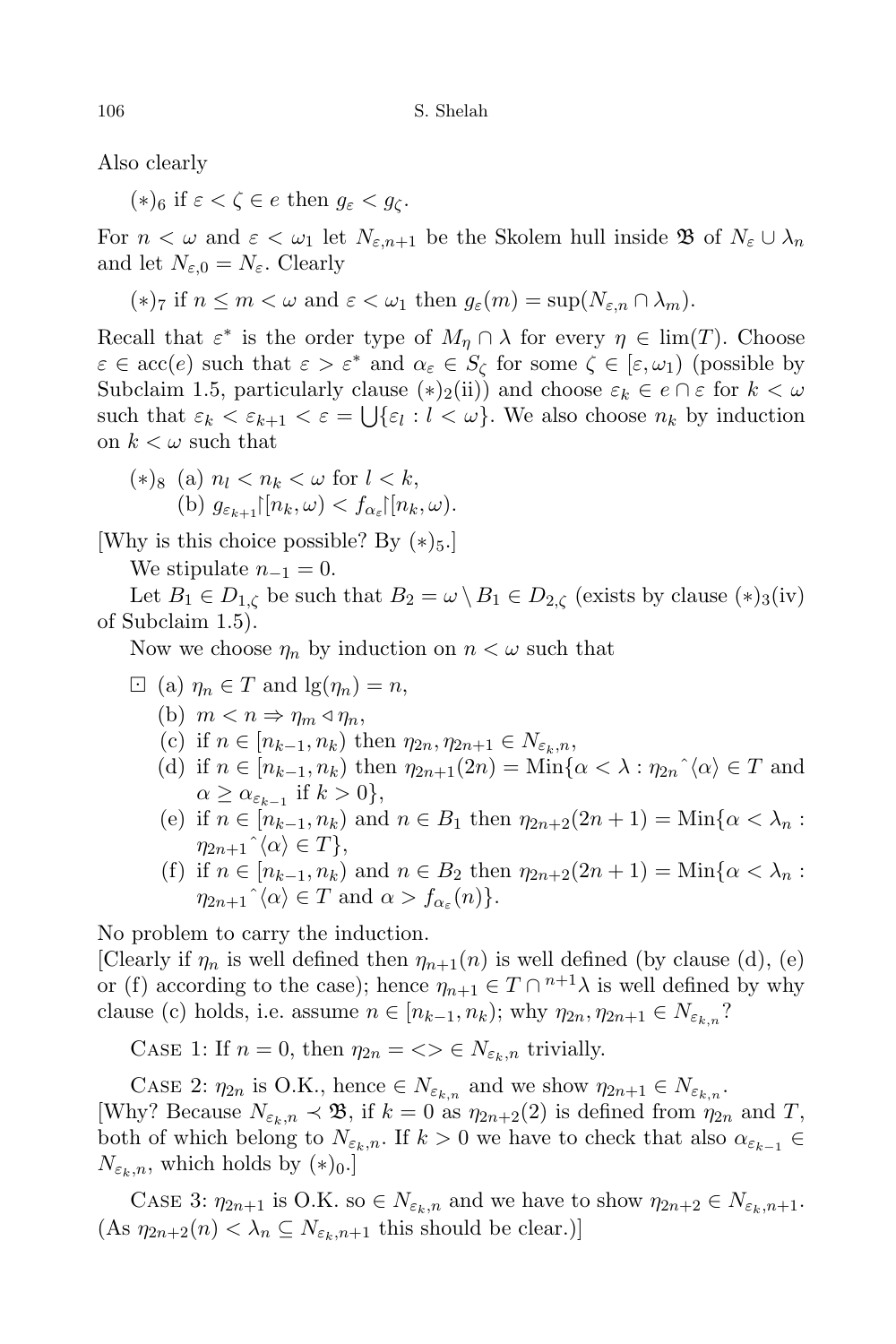Let  $\eta = \bigcup \{\eta_n : n < \omega\}$ . Clearly  $\eta \in \lim(T)$ , hence  $u := |M_{\eta}| \in [\lambda]^{\aleph_0}$  and  $M_{\eta} \subseteq M^{**}$ , hence it is enough to prove that  $u \in \mathscr{A}$ . Now

- $\mathcal{L}_1$  sup $(u) \leq \alpha_{\varepsilon}$ . [Why? As  $\eta_n$  belongs to the Skolem hull of  $N_{\varepsilon} \cup \mu \subseteq N^*_{\alpha_{\varepsilon}}$ , hence  $M_{\eta_n} \subseteq N_{\varepsilon} \subseteq N_{\alpha_{\varepsilon}}^*$ , and  $N_{\alpha_{\varepsilon}}^* \cap \lambda = \alpha_{\varepsilon}$  as  $\alpha_{\varepsilon} \in E$ .  $\mathcal{L}_2$  sup $(u) \geq \alpha_{\varepsilon_n}$  for every  $n < \omega$ . [By clause (d) of ⊡.]  $\circledast_3 \text{ sup}(u) = \alpha_{\varepsilon}.$ [Why? By  $\mathscr{D}_1 + \mathscr{D}_2$ .]  $\otimes_4 \alpha_{\varepsilon} \in S_{\zeta}$  and  $\zeta \geq \varepsilon > \varepsilon^* = \text{otp}(u)$ . [Why? By the choice of  $\varepsilon$ .]  $\mathcal{L}_5$  If  $n \ge n_0, n > 0$  and  $n \in B_1$  then  $u \cap \lambda_n \subseteq f_{\alpha_{\varepsilon}}(n)$ . [Why? By the choice of  $\eta_{2n+2}(2n+1)$ , i.e., let k be such that  $n \in$  $[n_{k-1}, n_k)$ , so  $\eta_{2n+1} \in N_{\varepsilon_k,n}$  by clause (c), and by clause (e) of  $\Box$  we have  $\eta_{2n+2}(2n+1) \in \lambda_n \cap N_{\varepsilon_k,n}$ , hence by ⊗ above, as  $\eta \in \lim(T)$ we have  $\alpha_{\eta \restriction (2n+2)} = \alpha_{\eta_{2n+2}} = \sup(u \cap \lambda_n)$ , and as  $\overline{M} \in N_{\varepsilon_k,n}$  we have  $\alpha_{\eta_{2n+2}} \in N_{\varepsilon_k,n}$ , so  $\sup(u \cap \lambda_n) = \alpha_{\eta_{2n+2}} < \sup(N_{\varepsilon_k,n} \cap \lambda_n)$  but the latter is equal to  $\sup(N_{\varepsilon_k} \cap \lambda_n)$  by  $(*)$ , which is equal to  $g_{\varepsilon_k}(n)$ , which is  $\langle f_{\alpha_{\varepsilon}}(n) \rangle$  by  $(*)_8$ , as required.]
- $\mathcal{L}_6$  If  $n \geq n_1$  and  $n \in B_2$  then  $u \cap \lambda_n \nsubseteq f_{\alpha_{\varepsilon}}(n)$ . [Why? By the choice of  $\eta_{2n+2}(2n+1)$ .]

So we are done.  $\blacksquare$ <sub>1.9</sub>

This (i.e., 1.8+1.9) is enough to prove 1.1 in the case  $\mu_* = \aleph_2$ . In general we should replace 1.8 by the following claim.

1.10. CLAIM. The family  $\mathscr A$  does not reflect in any uncountable  $A \in$  $[\lambda]^{<\mu_*}.$ 

Proof. Assume A is a counterexample. Trivially

 $\otimes_0 A$  is  $M^*$ -closed.

For  $a \in \mathscr{A}$  let  $(\delta(a), \varepsilon(a))$  be such that  $a \in \mathscr{A}_{\delta(a)}^{\varepsilon(a)}$  $\delta(a)$ , hence  $\delta(a) = \sup(a) \in$  $S_{\varepsilon(a)}$  and  $\text{otp}(a) \leq \varepsilon(a)$ . Let  $\mathscr{A}^- = \mathscr{A} \cap [A]^{\aleph_0}$  and  $\Gamma = \{\delta(a) : a \in \mathscr{A}^-\}.$ Of course,  $\Gamma \neq \emptyset$ . Assume that  $\delta_n \in \Gamma$  for  $n < \omega$  so let  $\delta_n = \delta(a_n)$  where  $a_n \in \mathscr{A}$ , then necessarily  $\delta_n \in S_{\varepsilon(a_n)}$ . As A is uncountable we can find a countable b such that  $a_n \subseteq b \subseteq A$  and  $\varepsilon(a_n) < \text{otp}(b)$  for every  $n < \omega$ , and as  $\mathscr{A}^- \subseteq [A]^{\aleph_0}$  is stationary we can find c such that  $b \subseteq c \in \mathscr{A}^-$ ; so  $\varepsilon(c) \geq \text{otp}(c) \geq \text{otp}(b) > \varepsilon(a_n) \& \delta_n \in S_{\varepsilon(a_n)} \& \delta(a_n) = \delta_n < \text{sup}(a_n) \leq$  $\sup(c) = \delta(c)$  for each  $n < \omega$ . So if  $\delta(a_n) = \delta_n = \delta(c)$  and  $n < \omega$  then necessarily  $\varepsilon(a_n) = \varepsilon(c)$ , a contradiction, so  $\delta_n \neq \delta(c)$ ; hence  $\delta(c) > \delta(a_n)$ and, of course,  $\delta(c) \in \Gamma$  so  $n < \omega \Rightarrow \delta_n < \delta(c) \in \Gamma$ . As  $\delta_n$  for  $n < \omega$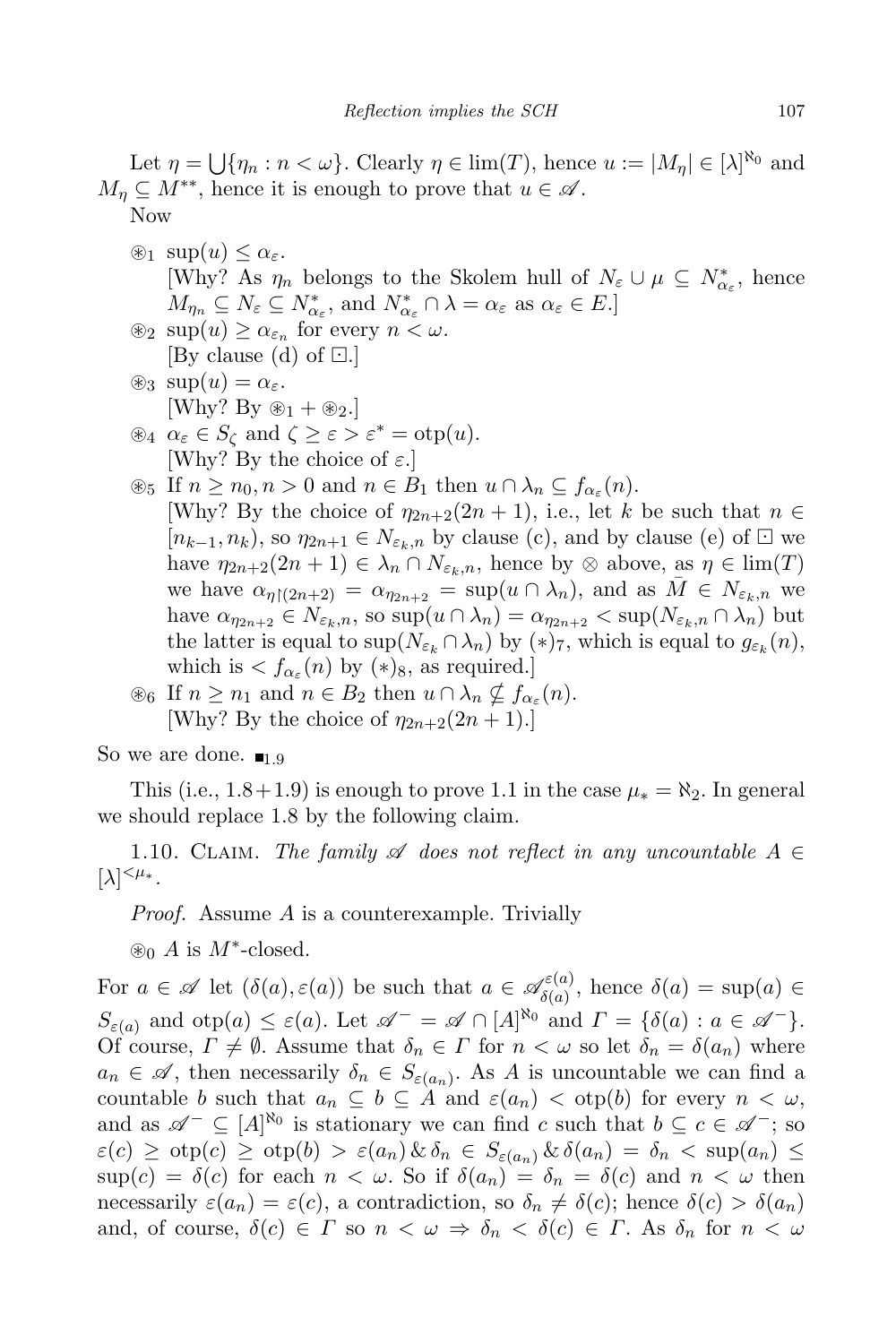were any members of  $\Gamma$ , clearly  $\Gamma$  has no last element. Let  $\delta^* = \sup(\Gamma)$ . Similarly  $cf(\delta^*) = \aleph_0$  is impossible, so clearly  $cf(\delta^*) > \aleph_0$ . Let  $\theta = cf(\delta^*)$  so  $\theta \leq |A| < \mu_*$  and  $\theta$  is a regular uncountable cardinal.

As  $a \in \mathscr{A}_{\delta}^{\varepsilon} \Rightarrow \sup(a) = \delta$  and  $\mathscr{A}^{-} \subseteq [A]^{\aleph_0}$  is stationary, clearly  $A \subseteq \delta^* =$  $\sup(A) = \sup(\Gamma)$ . Let  $\langle \delta_i : i < \theta \rangle$  be increasing continuous with limit  $\delta^*$ , and if  $\delta_i \in S_{\varepsilon}$  then we let  $\varepsilon_i = \varepsilon$ .

For  $i < \theta$  let  $\beta_i = \text{Min}(A \setminus \delta_i)$ , so  $\delta_i \leq \beta_i < \delta^*, \beta_i \in A$  and  $i < j < \theta \Rightarrow$  $\beta_i \leq \beta_j$ . But  $i < \theta \Rightarrow \beta_i < \delta^* \Rightarrow (\exists j)(i < j < \theta \land \beta_i < \delta_j)$  so for some club  $E_0$  of  $\theta$  we have  $i < j \in E_0 \Rightarrow \beta_i < \delta_j \leq \beta_j$ ; as we can replace  $\langle \delta_i : i < \theta \rangle$ by  $\langle \delta_i : i \in E_0 \rangle$ , without loss of generality  $\beta_i < \delta_{i+1}$ , hence  $\langle \beta_i : i \leq \theta \rangle$  is strictly increasing.

Let  $A^0 := \{\beta_i : i < \theta\}$ , let  $H : [A]^{\aleph_0} \to \theta$  be defined by  $H(b) = \sup\{i+1 :$  $\beta_i \in b$ } and let  $J := \{ R \subseteq \theta : \text{ the family } \{ b \in \mathcal{A}^- : H(b) \in R \} = \{ b \in \mathcal{A}^- :$  $\sup(\{i < \theta : \beta_i \in b\}) \in R\}$  is not a stationary subset of  $[A]^{\aleph_0}\}$ . Clearly

- $\otimes_1$  J is an  $\aleph_1$ -complete ideal on  $\theta$  extending the non-stationary ideal and  $\theta \notin J$  by the definition of the ideal,
- $\mathscr{L}_2$  if  $B \in J^+$  (i.e.,  $B \in \mathscr{P}(\theta) \setminus J$ ) then  $\{a \in \mathscr{A}^- : H(a) \in B\}$  is a stationary subset of  $[A]^{\aleph_0}$ .

By clause (D) of the assumption of 1.1, for some stationary  $R_1 \in J^+$  and  $n_i < \omega$  for  $i \in R_1$  we have

 $\mathcal{L}_3$  if  $i < j$  are from  $R_1$  and  $n \geq n_i, n_j$  (but  $n < \omega$ ) then  $f_{\beta_i}(n) < f_{\beta_j}(n)$ .

Recall that

 $\mathcal{B}_4$   $i < j \in R_1 \Rightarrow \beta_i < \delta_i$ .

Now if  $i \in R_1$ , let  $\mathbf{j}(i) = \text{Min}(R_1 \setminus (i+1)),$  so  $f_{\delta_i} \leq_{J_{\omega}^{\text{bd}}} f_{\beta_i} \lt_{J_{\omega}^{\text{bd}}} f_{\delta_{\mathbf{j}(i)}};$ hence for some  $m_i < \omega$  we have  $n \in [m_i, \omega) \Rightarrow f_{\delta_i}(n) \leq f_{\beta_i}(n) < f_{\delta_{\mathbf{j}(i)}}(n)$ . Clearly for some  $n(*)$  satisfying  $\lambda_{n(*)} > \theta$  and  $R_2 \subseteq R_1$  from  $J^+$  we have  $i \in R_2 \Rightarrow n_i, m_i \leq n(*)$ , so

<sup>®</sup><sub>5</sub> for  $i < j$  in  $R_2$  we have

$$
(\alpha) f_{\delta_i} \left[ n(*) , \omega \right] \leq f_{\beta_i} \left[ n(*) , \omega \right],
$$
  

$$
(\beta) f_{\beta_i} \left[ n(*) , \omega \right] < f_{\delta_j} \left[ n(*) , \omega \right].
$$

Let  $f^* \in \prod_{n<\omega} \lambda_n$  be defined by  $f^*(n) = \bigcup \{f_{\delta_i}(n) : i \in R_2\}$  if  $n \geq n(*)$  and zero otherwise. Clearly  $f^*(n) \leq \sup(A \cap \lambda_n)$  for  $n < \omega$ .

Let  $\mathscr{A}' = \{a \in \mathscr{A}^- : \sup\{i \in R_2 : \beta_i \in a\} = \sup\{i : \beta_i \in a\}, H(b) \in R_2\}$ and  $\sup(A \cap \lambda_n) > f^*(n) \Rightarrow a \cap \lambda_n \nsubseteq f^*(n)$ . As  $R_2 \in J^+$  clearly  $\mathscr{A}'$  is a stationary subset of  $[A]^{\aleph_0}$ .

Let  $R_3 = \{i \in R_2 : i = \sup(i \cap R_2)\}\$  so  $R_3 \subseteq R_2, R_2 \setminus R_3$  is a non-stationary subset of  $\theta$  (hence belongs to J) and  $a \in \mathscr{A}' \Rightarrow \sup(a) \in \{\delta_i : i \in R_3\}.$ Let  $\mathscr{A}^*$  be the set of all  $a \in [A]^{\aleph_0}$  such that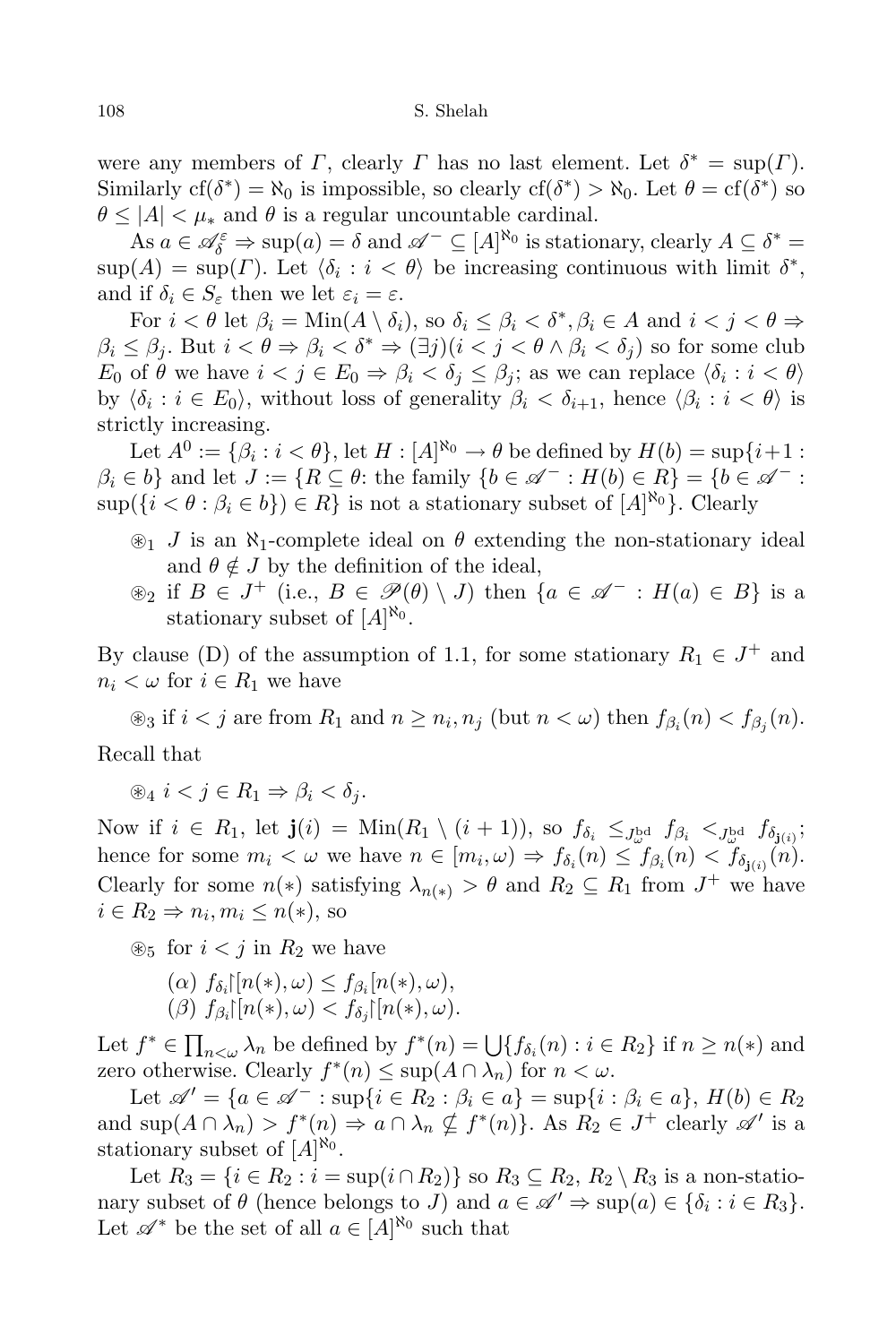- (a)  $\beta_{\min(R_2)} \in a$  and a is M<sup>\*</sup>-closed,
- (b) if  $i \in R_2 \& j = \text{Min}(R_2 \setminus (i+1))$  then  $[a \nsubseteq \delta_i \Rightarrow a \nsubseteq \delta_j]$  and  $n \in [n(*), \omega) \& a \cap \lambda_n \nsubseteq f_{\delta_i}(n) \Rightarrow a \cap \lambda_n \setminus f_{\delta_j}(n) \neq \emptyset,$
- (c) if  $i < \theta \& n \in [n(*), \omega)$  then  $(\exists \gamma)(\beta_i \leq \gamma \in a)$  $(\exists j)(i < j < \theta \& \beta_j \in a) \equiv (\exists \gamma)(f_{\beta_i}(n) \leq \gamma \in a \cap f^*(n)),$
- (d) if  $A \cap \lambda_n \nsubseteq f^*(n)$  then  $a \cap \lambda_n \nsubseteq f^*(n)$ but  $(\forall \gamma \in a)(\gamma + 1 \in a)$  hence  $\sup(a \cap \lambda_n) > f^*(n)$ .

Clearly  $\mathscr{A}^*$  is a club of  $[A]^{\aleph_0}$  (recall that A is  $M^*$ -closed). But if  $a \in \mathscr{A}^* \cap \mathscr{A}'$ , then for some limit ordinal  $i \in R_3 \subseteq \theta$  we have  $a \subseteq \text{sup}(a) = \delta_i$  and  $n \in [n(*), \omega) \Rightarrow \sup(a \cap f^*(n)) = \sup(a \cap \bigcup \{f_{\delta_j}(n) : j \in R_2\}).$  Let

$$
B_1 = \{ n : n(*) \le n < \omega \text{ and } A \cap \lambda_n \subseteq f^*(n) = \sup(A \cap \lambda_n) \}.
$$
  

$$
B_2 = \{ n : n(*) \le n < \omega \text{ and } f^*(n) < \sup(A \cap \lambda_n) \}.
$$

Clearly  $B_1, B_2$  are disjoint with union  $[n(*), \omega)$  recalling  $\alpha \in A \Rightarrow \alpha + 1 \in A$ by  $\mathcal{D}_0$ .

By the definition of  $\mathscr{A}'$ , for every  $a \in \mathscr{A}' \cap \mathscr{A}^*$ , we have

 $\mathcal{B}_6$   $n \in B_2 \Rightarrow \text{Ch}_a(n) \ge f^*(n) > f_{\delta(a)}(n),$  $\mathcal{B}_7 n \in B_1 \Rightarrow \text{Ch}_a(n) = \bigcup \{f_{\beta_{\varepsilon}}(n) : \varepsilon \in R_2 \cap \delta(a)\} \le f_{\delta(a)}(n).$ 

But this contradicts the observation below.

1.11. OBSERVATION. If  $B \subseteq \omega$ , then for some  $\varepsilon < \omega_1$  we have: if  $a \in \mathscr{A}$ is  $M^*$ -closed and  $\{n < \omega : \sup(a \cap \lambda_n) \leq f_{\sup(a)}(n)\} = B \mod J_{\omega}^{\mathrm{bd}}$ , then  $otp(a) < \varepsilon$ .

*Proof.* Read the definition of  $\mathscr{A}$  (and  $\mathscr{A}^{\varepsilon}, \mathscr{A}_{\delta}^{\varepsilon}$ ) and Subclaim 1.5, particularly  $(*)_3$ .  $\blacksquare$ <sub>1.11</sub>,  $\blacksquare$ <sub>1.10</sub>,  $\blacksquare$ <sub>1.1</sub>

Remark. Clearly 1.11 shows that we have much freedom in the choice of  $\mathscr{A}_{\delta}^{\varepsilon}$ 's.

We can get somewhat more, as in [Sh:e]:

1.12. CLAIM. In Claim 1.1 we can add to the conclusion

(\*)  $\mathscr A$  satisfies the diamond, i.e.  $\Diamond_{\mathscr A}$ .

Proof. In 1.5 we can add

 $(*)_4 \{2n+1 : n < \omega\} = \emptyset \text{ mod } D_{l,\varepsilon} \text{ for } l < 2 \text{ and } \varepsilon < \omega_1.$ 

This is easy: replace  $D_{l,\varepsilon}$  by  $D'_{l,\varepsilon} = \{A \subseteq \omega : \{n : 2n \in A\} \in D_{l,\varepsilon}\}.$  We can fix a countable vocabulary  $\tau$  and for  $\zeta < \omega_1$  choose a function  $F_{\zeta}$  from  $\mathscr{P}(\omega)$  onto  $\{N : N \text{ is a } \tau\text{-model with universe } \zeta\}$  such that  $F_{\zeta}(A) = F_{\zeta}(B)$ if  $A = B$  mod finite.

CASE 1:  $\mu > 2^{\aleph_0}$ . For  $a \in \mathscr{A}$  let  $\delta_a, \varepsilon_a$  be such that  $a \in \mathscr{A}_{\delta_a}^{\varepsilon_a}$  $\begin{array}{c} \ell^{\varepsilon_a}_{\delta_a}, \text{ let} \end{array}$  $A_a = \{n : \sup(a \cap \lambda_{2n+1}) < f_{\delta_a}(2n+1)\},\$ and let  $N_a$  be the  $\tau$ -model with universe a such that the one-to-one order preserving function from  $\zeta$  onto a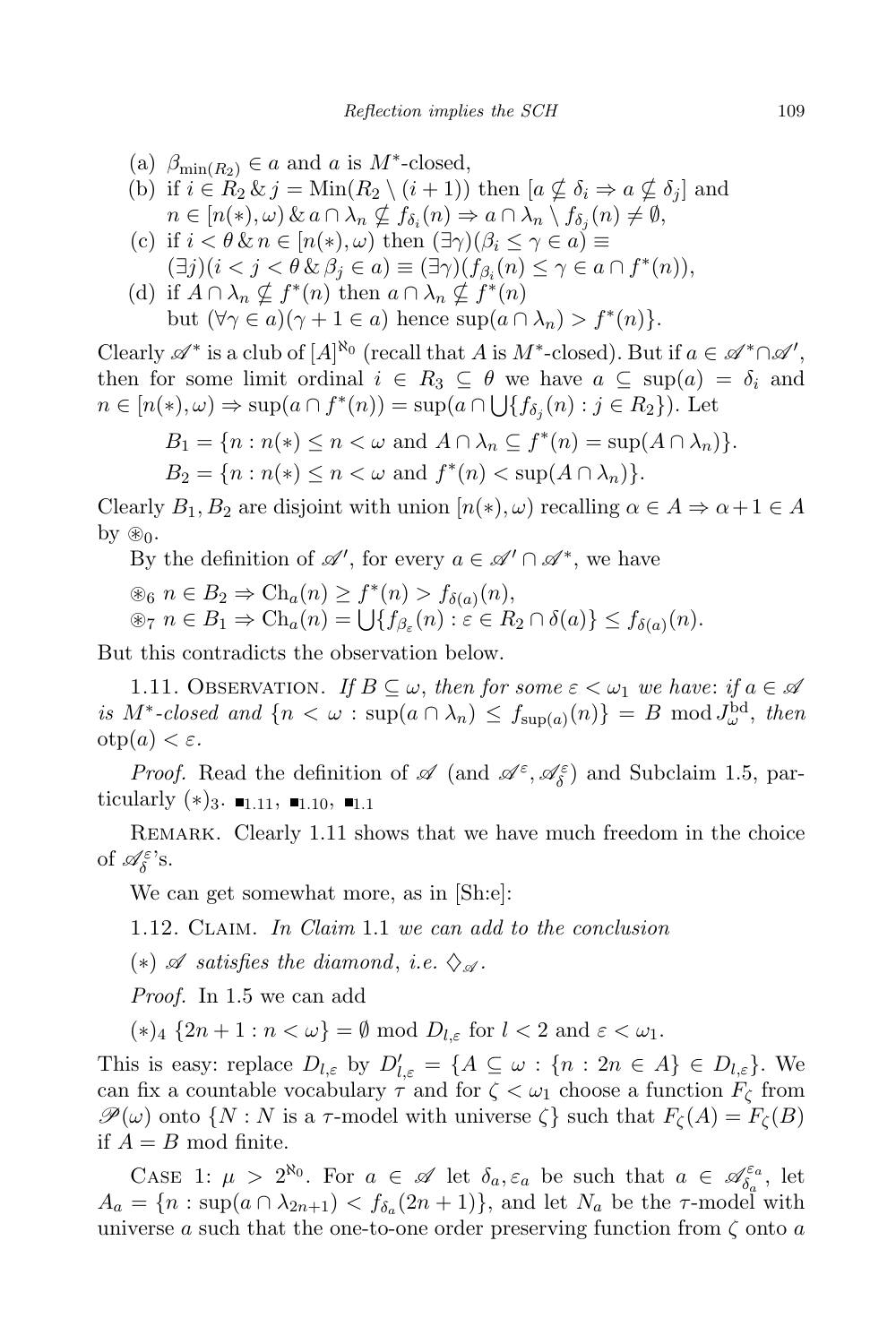is an isomorphism from  $F_{\zeta}(A_a)$  onto N. Note that in the proof of " $\mathscr{A} \subseteq [\lambda]^{\aleph_0}$ is stationary", i.e. of 1.9, given a  $\tau$ -model M with universe  $\lambda$  without loss of generality  $\lambda_0 > 2^{\aleph_0}$  and so we can demand that the isomorphism type of  $M_{\eta}$  is the same for all  $\eta \in \text{lim}(T)$  and, of course,  $M \in M_{\eta}$ . Hence the isomorphism type of  $M\upharpoonright u_n$  is the same for all  $\eta \in \lim(T)$  where  $u_n$  is the universe of  $M_n$ . Now in the choice for  $B_1$  we can add the demand that  $F_{\varepsilon^*}(\{n:2n+1\in B_1\})$  is isomorphic to  $M\vert u_\eta$  for every  $\eta\in\lim(T)$ . Now check.

CASE 2:  $\mu \leq 2^{\aleph_0}$ . Similarly let  $\{2n+1 : n < \omega\}$  be the disjoint union of  $\langle B_n^* : n \langle \omega \rangle$ , with each  $B_n^*$  infinite. We use  $A_a \cap B_n^*$  to code a model with universe  $\subseteq \zeta$ , for some  $\zeta < \omega_1$ , by a function  $\mathbf{F}_n$ . We then let  $N_a$  be the model with universe  $a$  such that the order preserving function from  $a$  onto a countable ordinal  $\zeta$  is an isomorphism from  $N_a$  onto  $\bigcup {\{F_n(A_a \cap B_n^*) : n < \omega\}}$ when the union is a  $\tau$ -model with universe  $\zeta$ .

Now we cannot demand that all  $M_{\eta}$ ,  $\eta \in \text{lim}(T)$ , have the same isomorphism type but only the same order type. The rest should be clear.  $\blacksquare$ 

We can also generalize

1.13. CLAIM. We can weaken the assumption of 1.1 as follows:

- (a)  $\lambda = cf(\lambda) > \mu$  instead  $\lambda = \mu^+$  (still necessarily  $\mu_* \leq \mu$ ),
- (b) replace  $J_{\omega}^{\rm bd}$  by an ideal J on  $\omega$  containing the finite subsets,  $\lambda_n =$ cf( $\lambda_n$ ) >  $\aleph_1$ ,  $\mu = \lim_{\lambda \to \infty} \lambda_n$  :  $n < \omega$  but not necessarily  $n < \omega \Rightarrow$  $\lambda_n < \lambda_{n+1}$  and add  $\mathscr{P}(\omega)/J$  is infinite (hence uncountable).

*Proof.* In 1.5 in  $(*)_3$  we choose  $\langle A_\varepsilon : \varepsilon < \omega_1 \rangle$ , a sequence of subsets of  $\omega$ such that  $\langle A_{\varepsilon}/J : \varepsilon < \omega_1 \rangle$  are pairwise distinct. This implies some changes and waiving  $\lambda_n < \lambda_{n+1}$  requires some changes in 1.9, in particular for each *n* using  $\langle \mathbf{B}_{\alpha} : \alpha \in S_{\aleph_{0}}^{\lambda_{n}} \rangle$  $\langle \lambda_n \rangle$  with  $\mathbf{B}_{\delta} = \{ \eta \in \text{lim}(T^*) : a \cap \lambda_n \subseteq \alpha \}$  and the partition theorem [Sh:f, XI, 3.7, p. 549].  $\blacksquare$ <sub>1.13</sub>

## References

| [FoTo]     | M. Foreman and S. Todorčević, A new Löwenheim–Skolem theorem, Trans.                                 |
|------------|------------------------------------------------------------------------------------------------------|
|            | Amer. Math. Soc. 357 (2005), 1693–1715.                                                              |
| [RuSh 117] | M. Rubin and S. Shelah, <i>Combinatorial problems on trees: partitions</i> , $\Delta$ -              |
|            | systems and large free subtrees, Ann. Pure Appl. Logic 33 (1987), 43–81.                             |
| [Sh:Eq]    | S. Shelah, On some problems in general topology, in: Set Theory (Boise, ID,                          |
|            | 1992–1994), Contemp. Math. 192, Amer. Math. Soc., 1996, 91–101.                                      |
| [Sh: E12]  | $\rightarrow$ , Analytical Guide and Corrections to $\lbrack \text{Sh:g} \rbrack$ , math.LO/9906022. |
| [Sh:e]     | $\rightarrow$ , Non-Structure Theory, Oxford Univ. Press, to appear.                                 |
| [Sh:fl]    | -, Proper and Improper Forcing, Perspectives in Math. Logic, Springer,                               |
|            | 1998.                                                                                                |
| [Sh:g]     | -, Cardinal Arithmetic, Oxford Logic Guides 29, Oxford Univ. Press, 1994.                            |
| [Sh 410]   | $\rightarrow$ , More on cardinal arithmetic, Arch. Math. Logic 32 (1993), 399–428.                   |